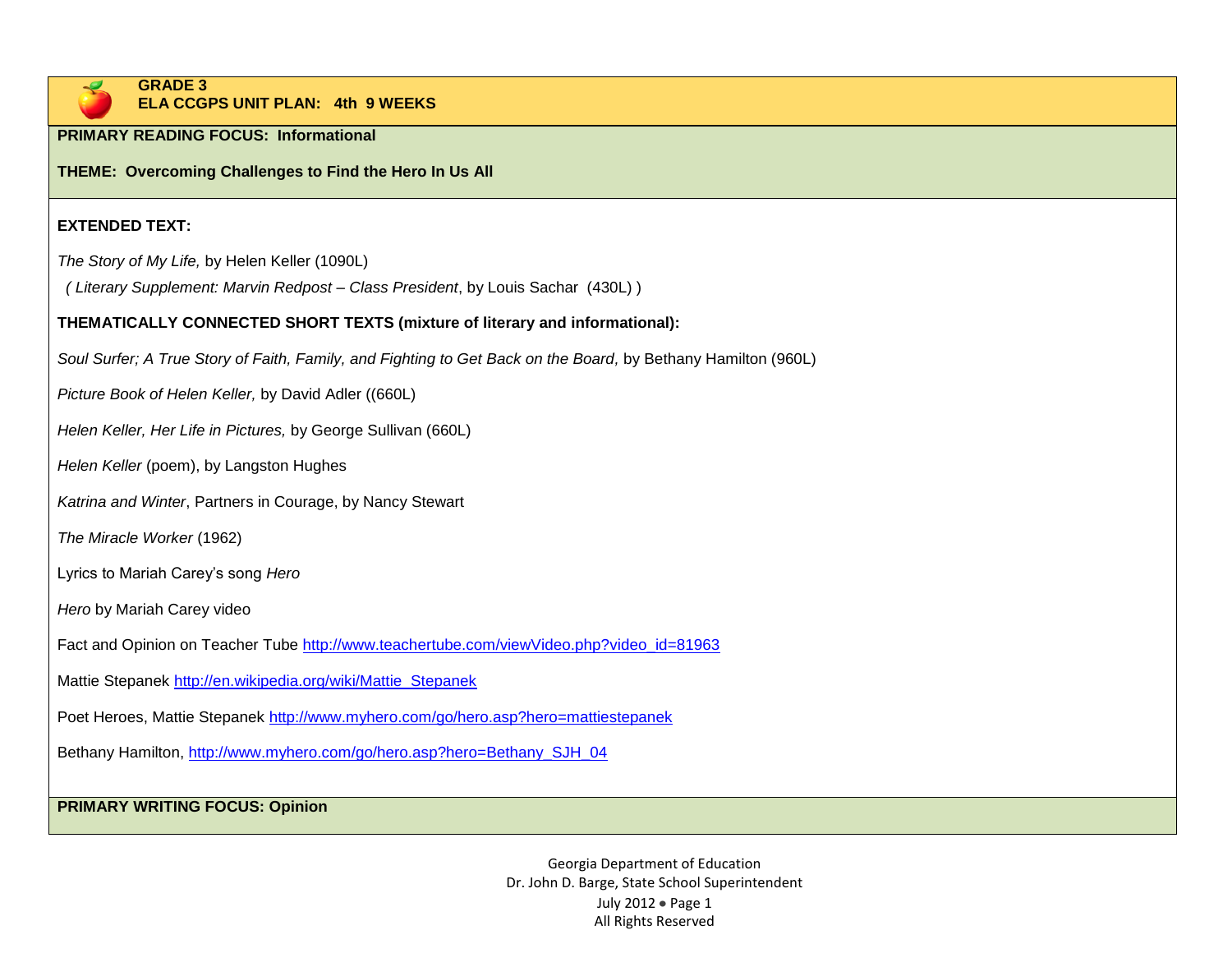**1.** Heroes are special people in our lives that we look up to. Heroes can be anyone from a sports player to a famous author to your next door neighbor. Think about what traits you think are heroic; do you admire people who help others, who are very smart, have achieved fame, or have impressed you in some other way? As you can imagine, what you find heroic in someone says a lot about your own values and what you think is important. Write an opinion piece that explains the traits that you think make a person heroic using specific evidence from the texts to support your opinion.

**2.** You have learned about several people, both young and old, who overcame challenges to become heroes, Think about the people you learned about: Helen Keller, Bethany Hamilton, Mattie Stepanek, or Katrina Simpkins. Compare and contrast two of these peoples' stories and form an opinion as to which one had the greater challenge to overcome. Explain in detail why you believe that person's challenges were the most difficult to overcome and use evidence from the texts to support your points.

## **Narratives:**

**1.** In the book *Marvin Redpost – Class President*, Marvin met the President of the United States when the President came to Marvin's class for a visit. Imagine if the President of the United States came to your class for a visit. Think about what could happen and what it would be like. Write a narrative piece about the day the President of the United States came to visit your classroom.

**2.** We have learned about many well known heroes. Imagine that you have accomplished a goal or conducted your life in a way that has made you a hero. What would you like to have done to have this honor bestowed upon you? Write a narrative piece about being honored as a hero.

## **Research Connections:**

**1.** Students will use the internet and other books to research about key historical figures: Helen Keller, Franklin D. Roosevelt, Lyndon B. Johnson, Mary McLeod Bethune, Bethany Hamilton, Mattie Stepanek, and Katrina Simpkins. They will identify childhood facts, careers, accomplishments, and interesting facts.

**2.** Students will use the internet and other books to research about well known heroes and the White House, a place where many heroes lived and visited.

# **Routine Writing Opportunities:**

- In a journal, write responses to specific questions provided by the teacher from the readings of *Marvin Redpost – Class President*.  $\bullet$
- After learning about each well known hero, write a summary about them and why they could be considered a hero.  $\bullet$

# **PLANS FOR ASSESSMENT 1: CONNECTING READING TO WRITING AT GRADE-APPROPRIATE LEVEL**

# **PROMPT:**

**1.** Heroes are special people in our lives that we look up to. Heroes can be anyone from a sports player to a famous author to your next door neighbor. Think about what traits you think are heroic; do you admire people who help others, who are very smart, have achieved fame, or have impressed you in some other way? As you can imagine, what you find heroic in someone says a lot about your own values and what you think is important. Write an opinion piece that explains the traits that you think make a person heroic using specific evidence from the texts to support your opinion.

**2.** You have learned about several people, both young and old, who overcame challenges to become heroes, Think about the people you learned about: Helen Keller, Bethany Hamilton, Mattie Stepanek, or Katrina Simpkins. Compare and contrast two of these peoples' stories and form an opinion as to which one had the greater challenge to overcome. Explain in detail why you believe that person's challenges were the most difficult to overcome and use evidence from the texts to support your points.

> Georgia Department of Education Dr. John D. Barge, State School Superintendent July 2012 . Page 2 All Rights Reserved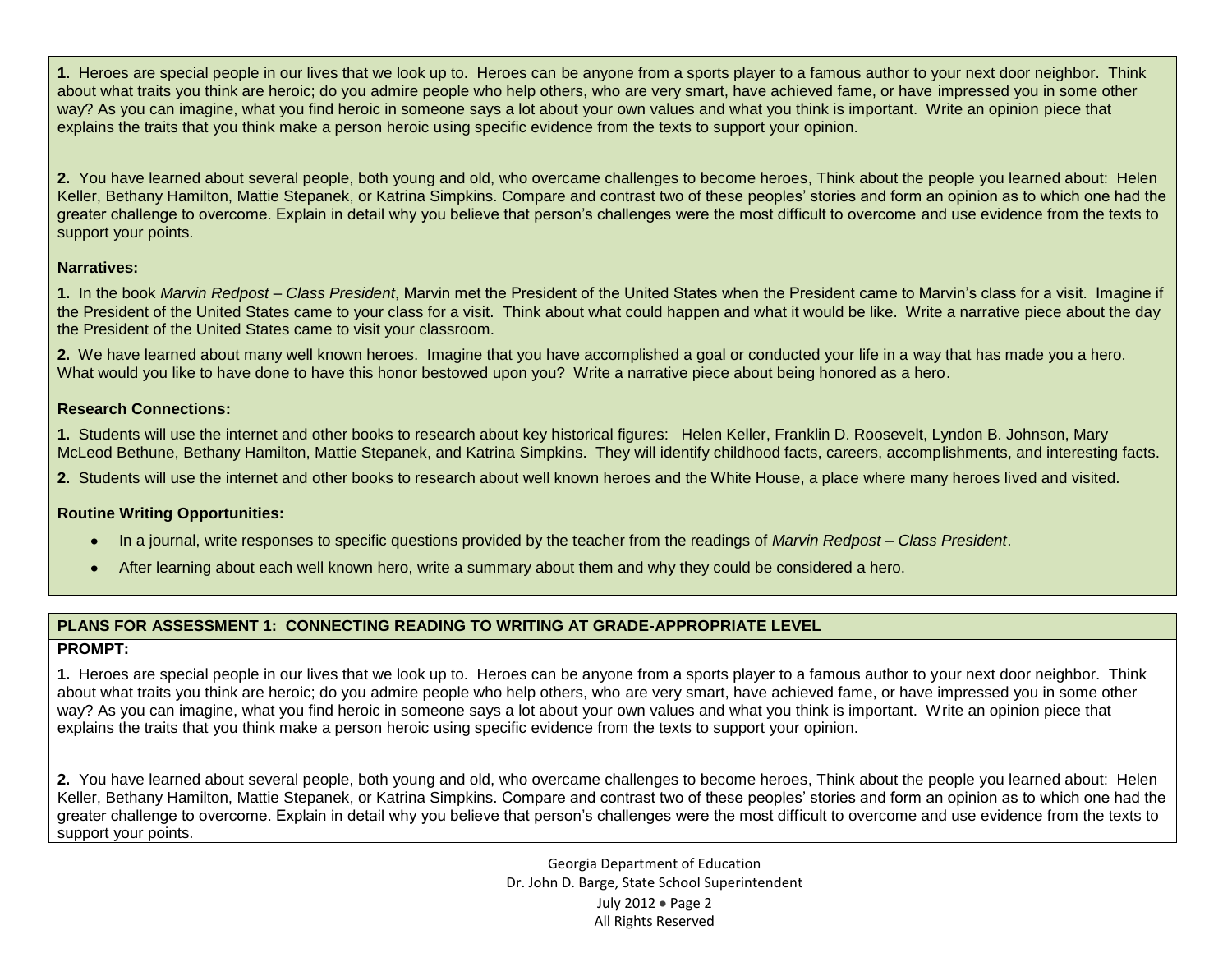### **SKILL BUILDING TASKS**

*Note: tasks may take more than a single day. Include a task to teach EVERY skill students will need to succeed on the assessment prompt above. Language, Foundations, and Speaking/Listening standards must be incorporated so that all standards are adequately addressed throughout the year.* 

# **ESSENTIAL QUESTION: How does what we already know help us understand we read?**

#### **Task: Students will elicit appropriate responses to demonstrate prior knowledge.**

## **Standards:**

**ELACC3W1:** Write opinion pieces on topics or texts, supporting a point of view with reasons.

- b. Provide reasons that support the opinion.
- c. Use linking words and phrases (e.g., because, therefore, since, for example) to connect opinion and reasons.
- d. Provide a concluding statement or section.

**ELACC3SL1:** Engage effectively in a range of collaborative discussions (one-on-one, in groups, and teacher-led) with diverse partners on grade 3 topics and texts, building on others' ideas and expressing their own clearly.

- a. Come to discussions prepared, having read or studied required material, explicitly draw on that preparation and other information known about the topic to explore ideas under discussion.
- b. Follow agreed-upon rules for discussions (e.g. gaining the floor in respectful ways, listening to others with care, speaking one at a time about the topics and texts under discussion).
- c. Ask questions to check understanding of information presented, stay on topic, and link their comments to the remarks of others.
- d. Explain their own ideas and understanding in light of the discussion.
- **ELACC3SL3:** Ask and answer questions about information from a speaker, offering appropriate elaboration and detail.

**ELACC3SL6:** Speak in complete sentences when appropriate to task and situation in order to provide requested detail and clarification.

## **Instruction:**

On a large sheet of poster paper, write the word **HERO** in the middle. Allow students to provide responses as to what a hero is. Then on the side allow them to provide names of heroes in their lives and discuss why they chose that particular person as a hero. Then pose the question: Could a person who has excellent running skills be considered a hero only because they are a good runner? Discuss.

**Think-Pair-Share.** Individually have students think of the adversities or obstacles they have come across in their own lives or seen in others. In pairs have students share the obstacles they have come up with. In large group have students build a class list of all of the various adversities that people in the class have had or seen in the lives of others around them.

Simulation Journal. Set up an obstacle course in another room or outside where students will not see it prior to the experience. Have class get into pairs. Explain that there is to be absolutely no talking from anyone, and one person in each pair is to be blindfolded. Each pair must work together to get through the obstacle course. After everyone has had a try at the course, come back to the classroom and have students write in journals about how they felt not being able to talk and/or blind, was it hard to communicate, how did having partners help, were they able to work together to reach their goal?

# **ESSENTIAL QUESTION: Why is it important to distinguish fact from opinion?**

# **Task: Learn about Helen Keller.**

## **Standards:**

**ELACC3W1:** Write opinion pieces on topics or texts, supporting a point of view with reasons.

- b. Provide reasons that support the opinion.
- c. Use linking words and phrases (e.g., because, therefore, since, for example) to connect opinion and reasons.
- d. Provide a concluding statement or section.

Georgia Department of Education Dr. John D. Barge, State School Superintendent July 2012 Page 3 All Rights Reserved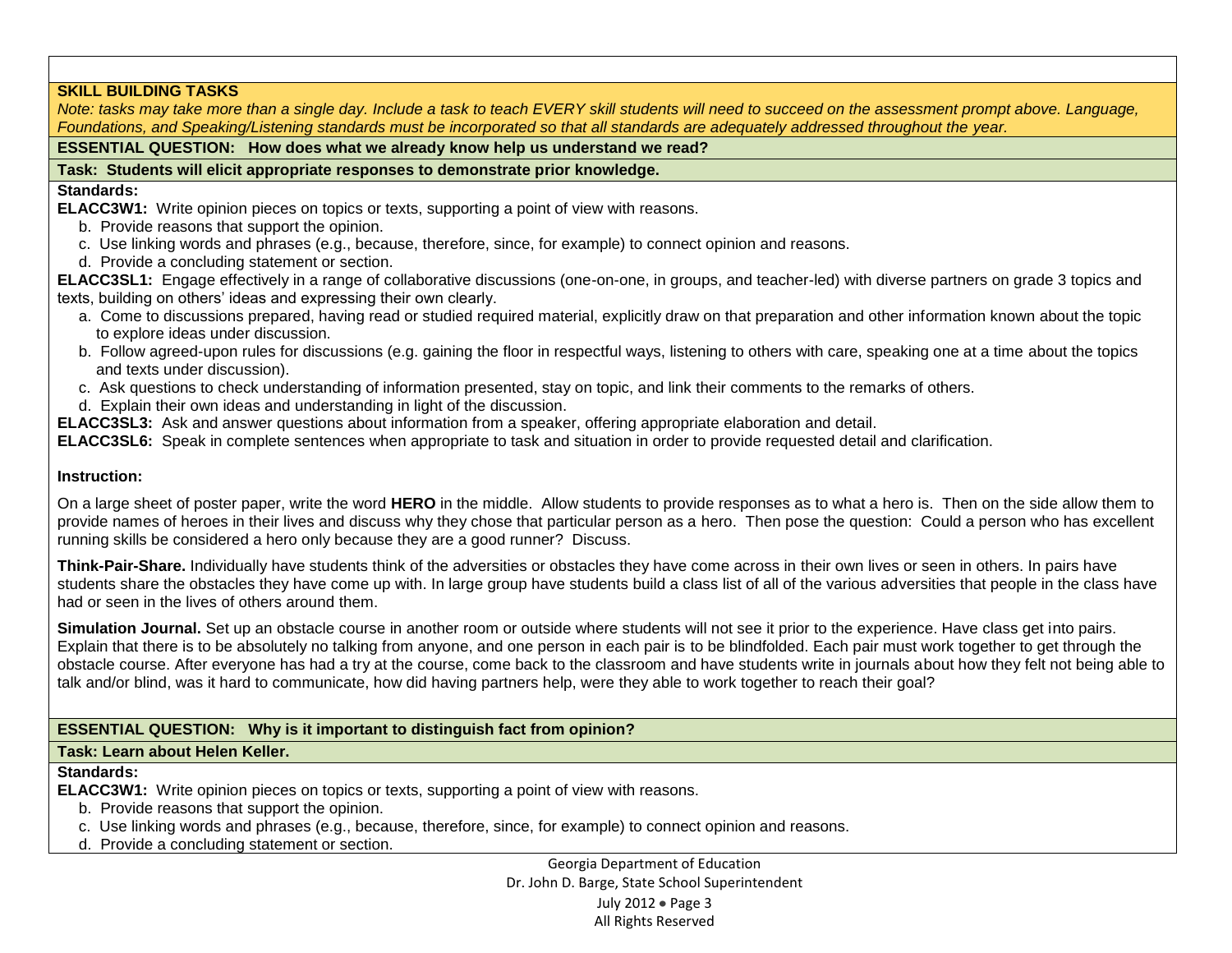**ELACC3SL1:** Engage effectively in a range of collaborative discussions (one-on-one, in groups, and teacher-led) with diverse partners on grade 3 topics and texts, building on others' ideas and expressing their own clearly.

- a. Come to discussions prepared, having read or studied required material, explicitly draw on that preparation and other information known about the topic to explore ideas under discussion.
- b. Follow agreed-upon rules for discussions (e.g. gaining the floor in respectful ways, listening to others with care, speaking one at a time about the topics and texts under discussion).
- c. Ask questions to check understanding of information presented, stay on topic, and link their comments to the remarks of others.
- d. Explain their own ideas and understanding in light of the discussion.

**ELACC3SL3:** Ask and answer questions about information from a speaker, offering appropriate elaboration and detail.

**ELACC3SL6:** Speak in complete sentences when appropriate to task and situation in order to provide requested detail and clarification.

# **Instruction:**

Introduce Helen Keller by showing a picture of her. Augment your description and summary of Helen Keller's life experience with clips from the film listed in the supplemental list above.

Have students write in their response journals why Helen Keller is considered to be a hero and have a few share their responses.

Discuss what an opinion vs. a fact by using the Teacher Tube video: [http://www.teachertube.com/viewVideo.php?video\\_id=81963](http://www.teachertube.com/viewVideo.php?video_id=81963)

\*To practice have pre-made Popsicle sticks with a card attached that says FACT and OPIONION. Each student will get a fact and opinion stick. State sentences that are facts and opinions about Helen Keller. Students will listen to the sentence and hold up the correct Popsicle stick. Choose a student to explain why they choose fact or opinion for that particular sentence.

Then show how opinions can be written into a piece of writing. Use the following example: <http://westlane.dsbn.org/literacy/3-Opinion/3.2Opinion2.htm> This example demonstrates how to plan and write an effective piece.

# **ESSENTIAL QUESTION: What makes the best support for an argument?**

# **Task: Learn about the heroic traits of Bethany Hamilton**

**Standards:** 

**ELACC3W1:** Write opinion pieces on topics or texts, supporting a point of view with reasons.

- b. Provide reasons that support the opinion.
- c. Use linking words and phrases (e.g., because, therefore, since, for example) to connect opinion and reasons.
- d. Provide a concluding statement or section.

**ELACC3SL1:** Engage effectively in a range of collaborative discussions (one-on-one, in groups, and teacher-led) with diverse partners on grade 3 topics and texts, building on others' ideas and expressing their own clearly.

- a. Come to discussions prepared, having read or studied required material, explicitly draw on that preparation and other information known about the topic to explore ideas under discussion.
- b. Follow agreed-upon rules for discussions (e.g. gaining the floor in respectful ways, listening to others with care, speaking one at a time about the topics and texts under discussion).
- c. Ask questions to check understanding of information presented, stay on topic, and link their comments to the remarks of others.
- d. Explain their own ideas and understanding in light of the discussion.
- **ELACC3SL3:** Ask and answer questions about information from a speaker, offering appropriate elaboration and detail.

**ELACC3SL6:** Speak in complete sentences when appropriate to task and situation in order to provide requested detail and clarification.

**Instruction:** 

Georgia Department of Education Dr. John D. Barge, State School Superintendent July 2012 Page 4 All Rights Reserved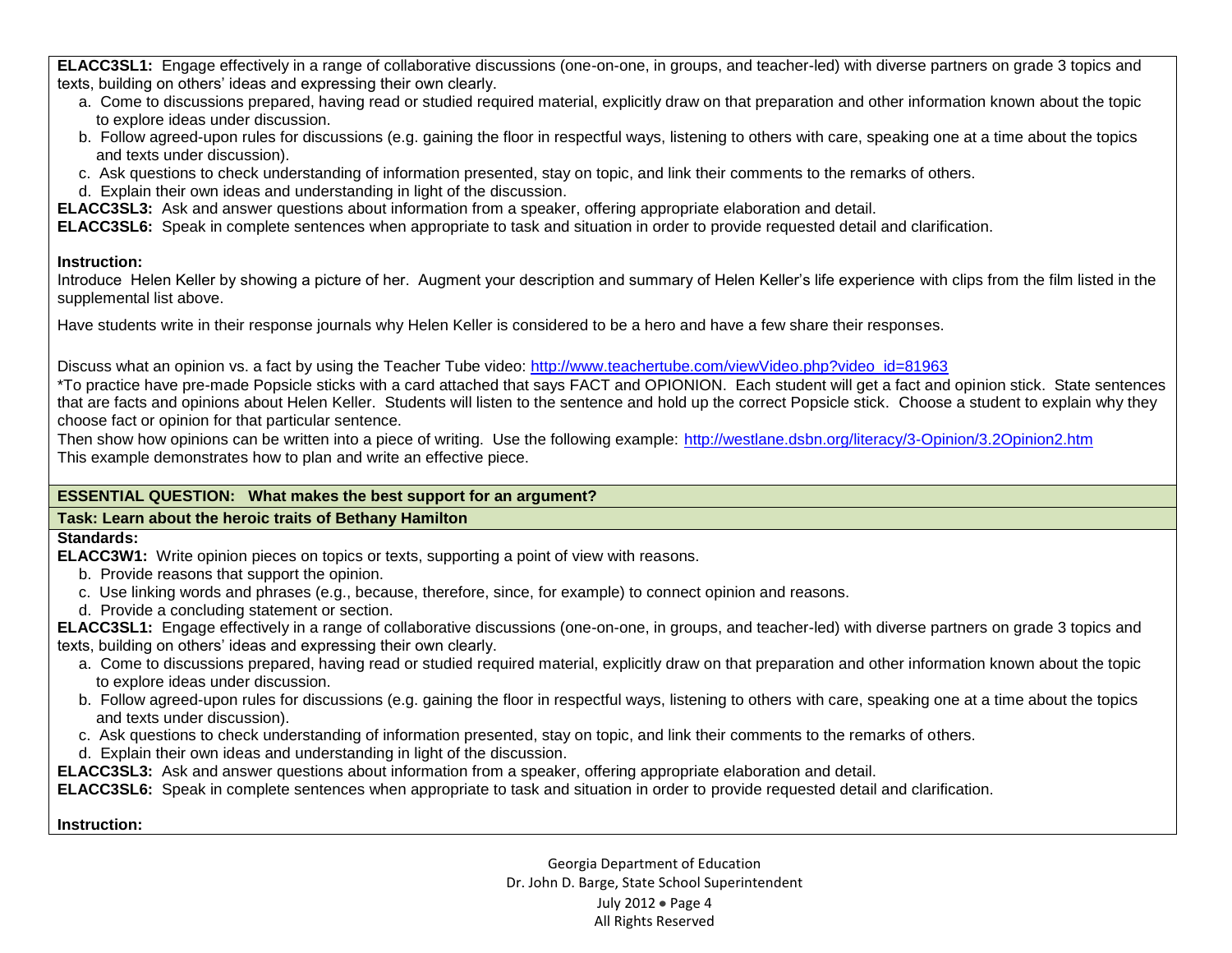| Read the story of Bethany Hamilton, famous surfer who lost her arm in a shark attack. Bethany Hamilton,<br>$\bullet$<br>http://www.myhero.com/go/hero.asp?hero=Bethany_SJH_04 and discuss what obstacles she had to overcome and why she could be considered a hero. |  |  |  |  |  |  |  |  |
|----------------------------------------------------------------------------------------------------------------------------------------------------------------------------------------------------------------------------------------------------------------------|--|--|--|--|--|--|--|--|
| Make a list of what makes Bethany Hamilton a hero to people. Choose three reasons from that list to write about.<br>$\bullet$                                                                                                                                        |  |  |  |  |  |  |  |  |
| Use the following planning guide below to model proper planning for an opinion piece.                                                                                                                                                                                |  |  |  |  |  |  |  |  |
| <b>Your Opinion:</b>                                                                                                                                                                                                                                                 |  |  |  |  |  |  |  |  |
| My Reason:                                                                                                                                                                                                                                                           |  |  |  |  |  |  |  |  |
| <b>Supporting Details:</b>                                                                                                                                                                                                                                           |  |  |  |  |  |  |  |  |
| My Reason:                                                                                                                                                                                                                                                           |  |  |  |  |  |  |  |  |
| <b>Supporting Details:</b>                                                                                                                                                                                                                                           |  |  |  |  |  |  |  |  |
| My Reason:                                                                                                                                                                                                                                                           |  |  |  |  |  |  |  |  |
| <b>Supporting Details:</b>                                                                                                                                                                                                                                           |  |  |  |  |  |  |  |  |
| Restate your opinion:                                                                                                                                                                                                                                                |  |  |  |  |  |  |  |  |
| Using the graphic organizer, model writing an opinion piece. Allow students to participate by providing varying sentences, interesting words, and ideas. Also,<br>model editing with a kid-friendly editing rubric.                                                  |  |  |  |  |  |  |  |  |
|                                                                                                                                                                                                                                                                      |  |  |  |  |  |  |  |  |

Georgia Department of Education Dr. John D. Barge, State School Superintendent July 2012 . Page 5 All Rights Reserved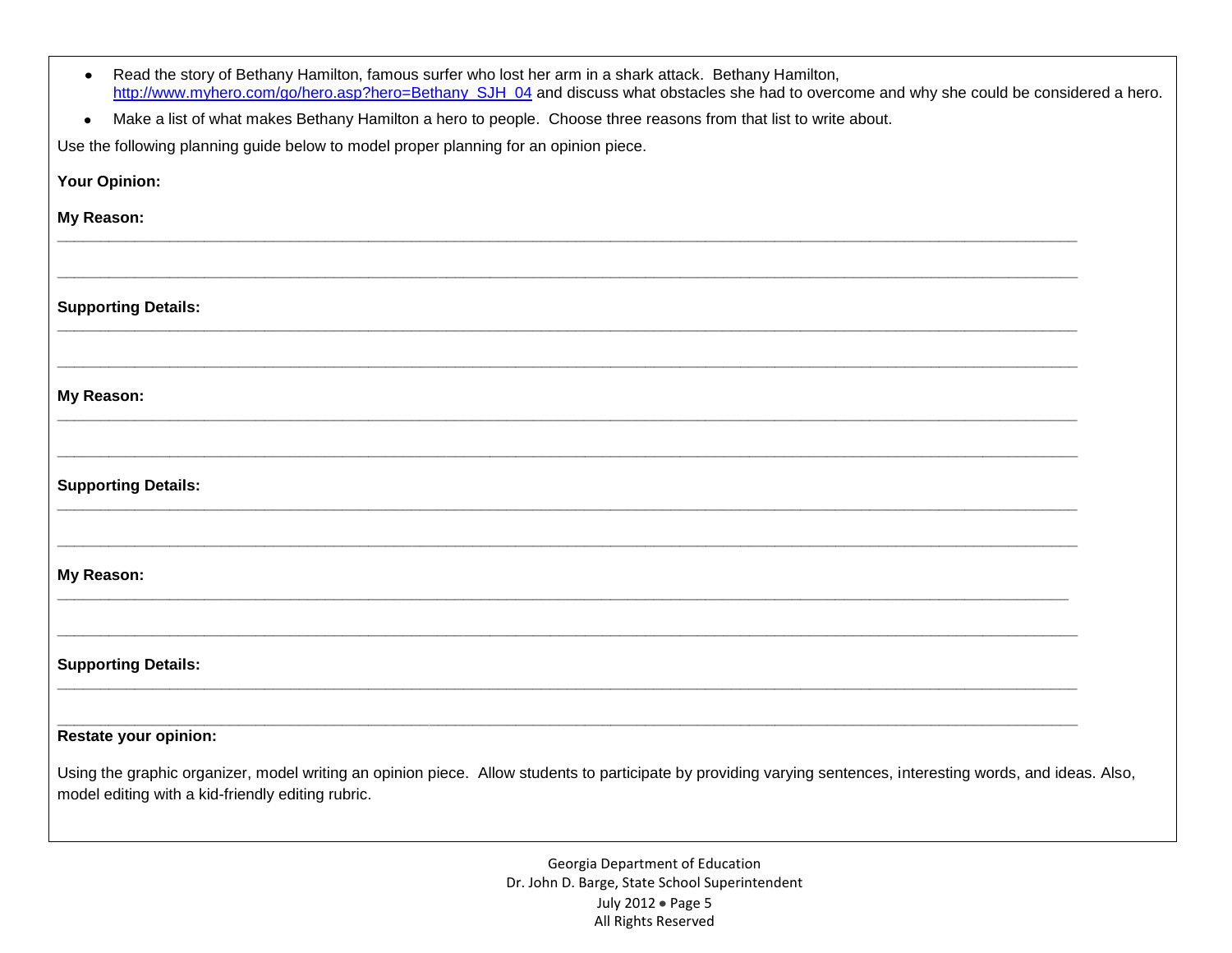# **ESSENTIAL QUESTION: Why is organization important?**

# **Task: Practice gathering evidence for an argument.**

# **Standards:**

**ELACC3W1:** Write opinion pieces on topics or texts, supporting a point of view with reasons.

- a. Introduce the topic or book they are writing about, state an opinion, and create an organizational structure that lists reasons.
- b. Provide reasons that support the opinion.
- c. Use linking words and phrases (e.g., because, therefore, since, for example) to connect opinion and reasons.
- d. Provide a concluding statement or section.

**ELACC3W4:** With guidance and support from adults, produce writing in which the development and organization are appropriate to tasks and purpose.

**ELACC3W5:** With guidance and support from peers and adults, develop and strengthen writing as needed by planning, revising, and editing.

**ELACC3W6:** With guidance and support from adults, use technology to produce and publish writing (using keyboarding skills) as well as interact and collaborate w others.

**ELACC3RI1:** Ask and answer questions to demonstrate understanding of a text, referring explicitly to the text as a basis for the answers.

**ELACC3RI3:** Describe the relationship between a series of historical events, scientific ideas or concepts, or steps in technical procedures in a text, using land pertains to time, sequence, and cause/effect.

# **Instruction:**

- Talk about the ways in which the traits examined in the graphic organizer recently completed help to convey heroism to an audience.
- Brainstorm what you have learned about challenges and heroism and talk about what Bethany and Helen Keller have in common and also the ways in  $\bullet$ which their heroism differed.
- Engage students in a discussion, using their ideas from the first days of class, to identify a personal hero.
- Model using examples from the texts to support their opinions about heroism in the personal hero that they choose (evidence can be anecdotal about the  $\bullet$ person they choose to write about, but evidence from the texts must also be used).
- Help students respond to the assessment prompt:

Heroes are special people in our lives that we look up to. Heroes can be anyone from a sports player to a famous author to your next door neighbor. Think about what traits you think are heroic; do you admire people who help others, who are very smart, have achieved fame, or have impressed you in some other way? As you can imagine, what you find heroic in someone says a lot about your own values and what you think is important. Write an opinion piece that explains the traits that you think make a person heroic using specific evidence from the texts to support your opinion.

You may consider allowing students to complete this assignment in the form of a PPT presentation or group multi-media presentation.

# **ESSENTIAL QUESTION: How can working together help us learn more?**

# **Task: Helen Keller jigsaw activity.**

# **Standards:**

**ELACC3SL1:** Engage effectively in a range of collaborative discussions (one-on-one, in groups, and teacher-led) with diverse partners on grade 3 topics and texts, building on others' ideas and expressing their own clearly.

- a. Come to discussions prepared, having read or studied required material, explicitly draw on that preparation and other information known about the topic to explore ideas under discussion.
- b. Follow agreed-upon rules for discussions (e.g. gaining the floor in respectful ways, listening to others with care, speaking one at a time about the topics and texts under discussion).
- c. Ask questions to check understanding of information presented, stay on topic, and link their comments to the remarks of others.
- d. Explain their own ideas and understanding in light of the discussion.

Georgia Department of Education Dr. John D. Barge, State School Superintendent July 2012 Page 6 All Rights Reserved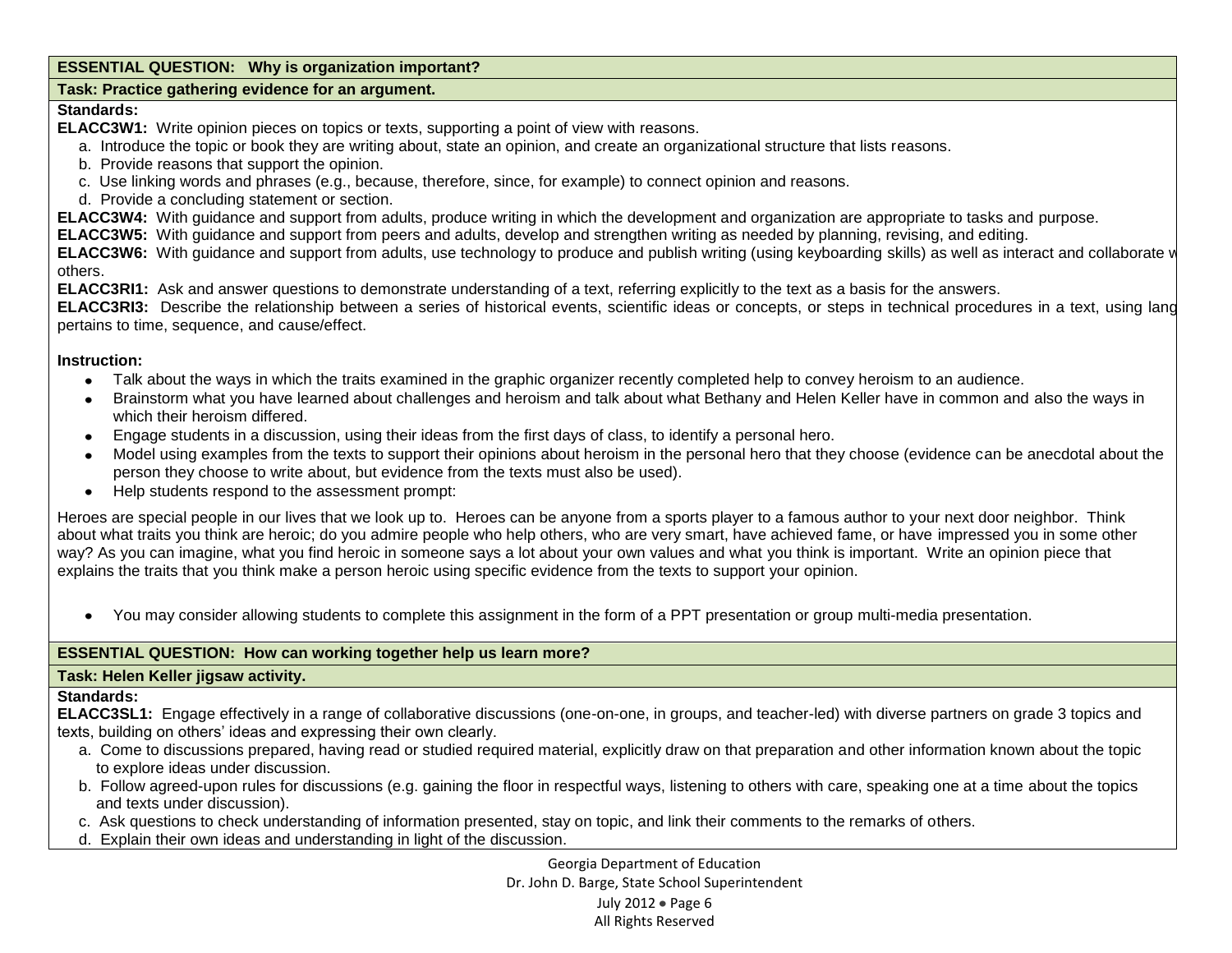**ELACC3SL6:** Speak in complete sentences when appropriate to task and situation in order to provide requested detail and clarification **ELACC3RF3:** Know and apply grade-level phonics and word analysis skills in decoding words.

c. Decode multi-syllable words.

d. Read grade-appropriate irregularly spelled words.

**ELACC3L4:** Determine or clarify the meaning of unknown and multiple-meaning word and phrases based on grade 3 reading and content, choosing flexibly from a range of strategies.

a. Use sentence-level context as a clue to the meaning of a word or phrase.

# **Instruction (multiple days):**

- Introduce the book; *The Story of My Life, by* Helen Keller (explain "autobiography")  $\bullet$
- \*The book has 23 chapters*.* Students will use the jigsaw method to read and understand about Helen Keller's life.Divide the class into groups of about 5 or 6 students each. Divide the *book The Story of My Life* by Helen Keller into equal sections. There are 23 chapters, so depending on class size, each group should have about 3-4 chapters to read. If there are not enough copies of the book, you can access the book online at [http://digital.library.upenn.edu/women/keller/life/life.html.](http://digital.library.upenn.edu/women/keller/life/life.html) As groups read they will discuss the reading and take notes as to what they feel is important information from the chapter.
- When all groups have finished reading, allow students to provide what they learned from the reading. Having a large chart on the board labeled with the 23 chapters write down the information each group provides. This will demonstrate a timeline, cause and effect, and how choices build upon each other.
- Then have students write in their journals on the following: 1) how could Helen's life have been different if Annie Sullivan never helped her, 2) what characteristics did Helen display as she learned, and 3) what have you learned from reading about Helen Keller's life?
- Next, have each group write a summary about the chapters they read. They can use the ideas from the notes and the chart to write it. After they write the summary, have them edit it.
- Finally, provide the students with a half sheet of poster board. They will write their summary on the bottom and then illustrate. When all groups have finished, put the pages in order and bind it. This will be a big book made by the class.

# **ESSENTIAL QUESTION: How can comparison and contrast help us understand character traits?**

# **Task: Characterization/personality study.**

# **Standards:**

**ELACC3RL9:** Compare and contrast the themes, settings, and plots of stories written by the same author about the same or similar characters (e.g., in books from a series).

**ELACC3RL10:** By the end of the year, read and comprehend literature, including stories, dramas, and poetry, at a high end of the grades 2-3 text complexity band independently and proficiently.

**ELACC3RI4:** Read with sufficient accuracy and fluency to support comprehension.

- a. Read on-level text with purpose and understanding.
- c. Use context to confirm or self-correct word recognition and understanding, rereading as necessary.

**ELACC3W3:** Write narratives to develop real or imagined experiences or events using effective technique, descriptive details, and clear event sequences.

- a. Establish a situation and introduce a narrator and/or characters, organize an event sequence that unfolds naturally.
- b. Use dialogue and descriptions of actions, thoughts, and feelings to develop experiences and events or show the response of characters to situations.
- c. Use temporal word and phrases to signal event order.
- d. Provide a sense of closure.

# **Instruction:**

- $\bullet$ Pair students together. Allow them a few minutes to discuss things about themselves; looks, personality, likes, family, etc.
- Have students create a Venn Diagram comparing elements of their lives and personalities to that of their partner.

Georgia Department of Education Dr. John D. Barge, State School Superintendent July 2012 . Page 7 All Rights Reserved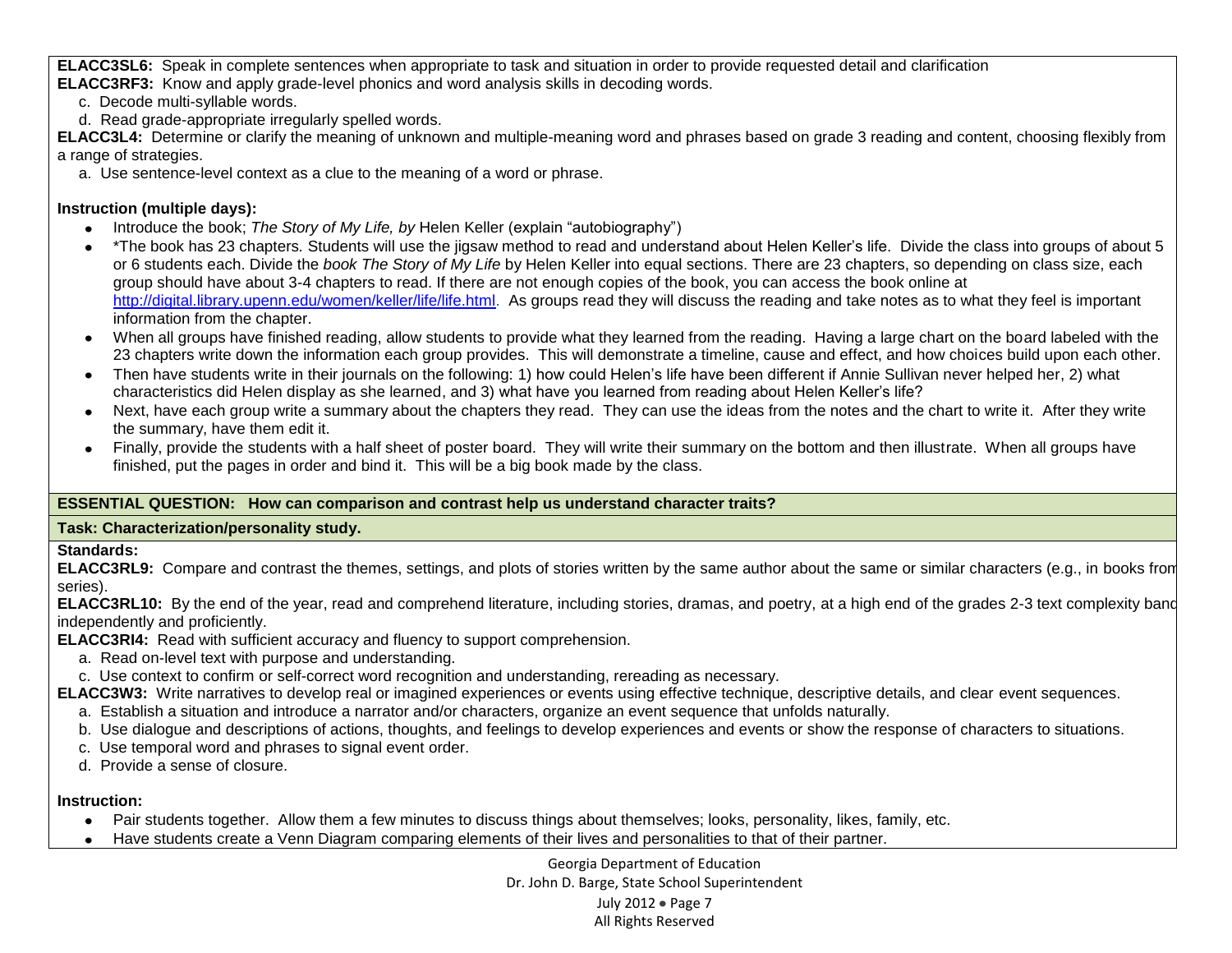- Refer back to the two main people in the story about Helen Keller; Helen Keller and Annie Sullivan. Have students list traits, experiences, actions, etc., of both people and create a Venn diagram comparing the two.
- Create a large "whole class" Venn Diagram on chart paper and have students in their pairs volunteer information from their own diagrams to make one comprehensive one that will model which elements were truly representative (not extraneous).
- In student journals, students will write about the character traits of Helen Keller and Annie Sullivan and how these traits may have helped them to become such a great team (for example, Helen was stubborn, but Annie was patient).

# **ESSENTIAL QUESTION: What are the best kinds of questions to ask when we begin research?**

## **Task: Students will conduct a brief research inquiry into Braille.**

# **Standards:**

**ELELACC3RL7:** Explain how specific aspects of a text's illustrations contribute to what is conveyed by the words in a story.

**ELACC3RI5:** Use test features and search tools (e.g., key words, sidebars, hyperlinks) to locate information relevant to a given topic quickly and efficiently. **ELACC3RI7:** Use information gained from illustrations (e.g., maps, photographs) and the words in a text to demonstrate understanding of the text (e.g., where, wh and how key events occur).

**ELACC3W7:** Conduct short research projects that build knowledge about a topic.

**ELACC3W8:** Recall information from experience or gather information from print and digital sources; take brief notes on sources and sort evidence into provided categories.

# **Instruction:**

- Have students think about how Helen Keller and others who are blind are able to read, engaging students in a thoughtful discussion on the topic.
- Explain to students that a man from France created the idea of Braille and his name is Louis Braille. Show pictures of him:  $\bullet$ [http://www.google.com/search?q=louis+braille&hl=en&rlz=1T4ADSA\\_enUS480US480&prmd=imvnso&tbm=isch&tbo=u&source=univ&sa=X&ei=l1P\\_T4K](http://www.google.com/search?q=louis+braille&hl=en&rlz=1T4ADSA_enUS480US480&prmd=imvnso&tbm=isch&tbo=u&source=univ&sa=X&ei=l1P_T4K7Ac-A2QWL-NGfBA&ved=0CGUQsAQ&biw=1366&bih=547) [7Ac-A2QWL-NGfBA&ved=0CGUQsAQ&biw=1366&bih=547](http://www.google.com/search?q=louis+braille&hl=en&rlz=1T4ADSA_enUS480US480&prmd=imvnso&tbm=isch&tbo=u&source=univ&sa=X&ei=l1P_T4K7Ac-A2QWL-NGfBA&ved=0CGUQsAQ&biw=1366&bih=547) Ask students what they can tell about him from his pictures.
- Read the story about Louis Braille to the students. You can access the story at:<http://www.his.com/~pshapiro/braille.html/>Discuss with students.
- Then allow students a few moments to walk around the classroom and the school to notice if they see any Braille (you will want to check on this before the lesson to find examples in your environment). There should be Braille on all signs for restroom and classrooms. This will make the experience of learning about Braille very real for them.
- Next, show them the Braille Alphabet at [http://www.braillebug.org/braille\\_print.asp](http://www.braillebug.org/braille_print.asp)
- Have the students conduct brief research into the life and work of Louis Braille using computer resources. They will take notes about what they think is  $\bullet$ important.
- Once students have enough notes, allow them to create a "Pixie" or other presentation with illustrations and their voice recording of the story
- For fun have students create a name tag for their desk in Braille. Use a hole punch to make dots out of file folders to use for the Braille dots.
- You may use this opportunity to show additional relevant clips from "The Miracle Worker."

# **ESSENTIAL QUESTION: How does poetry deliver a message differently from a story?**

# **Task: Study lyrics and songs about heroes.**

**Standards:**

**ELACC3RL4:** Determine the meaning of words and phrases as they are used in a text, distinguishing literal from non-literal language.

**ELACC3RI9:** Compare and contrast the most important points and key details presented by two texts on the same topic.

**ELACC3SL3:** Ask and answer questions about information from a speaker, offering appropriate elaboration and detail.

**ELACC3SL6:** Speak in complete sentences when appropriate to task and situation in order to provide requested detail and clarification.

**ELACC3SL1:** Engage effectively in a range of collaborative discussions (one-on-one, in groups, and teacher-led) with diverse partners on grade 3 topics and

Georgia Department of Education Dr. John D. Barge, State School Superintendent July 2012 . Page 8 All Rights Reserved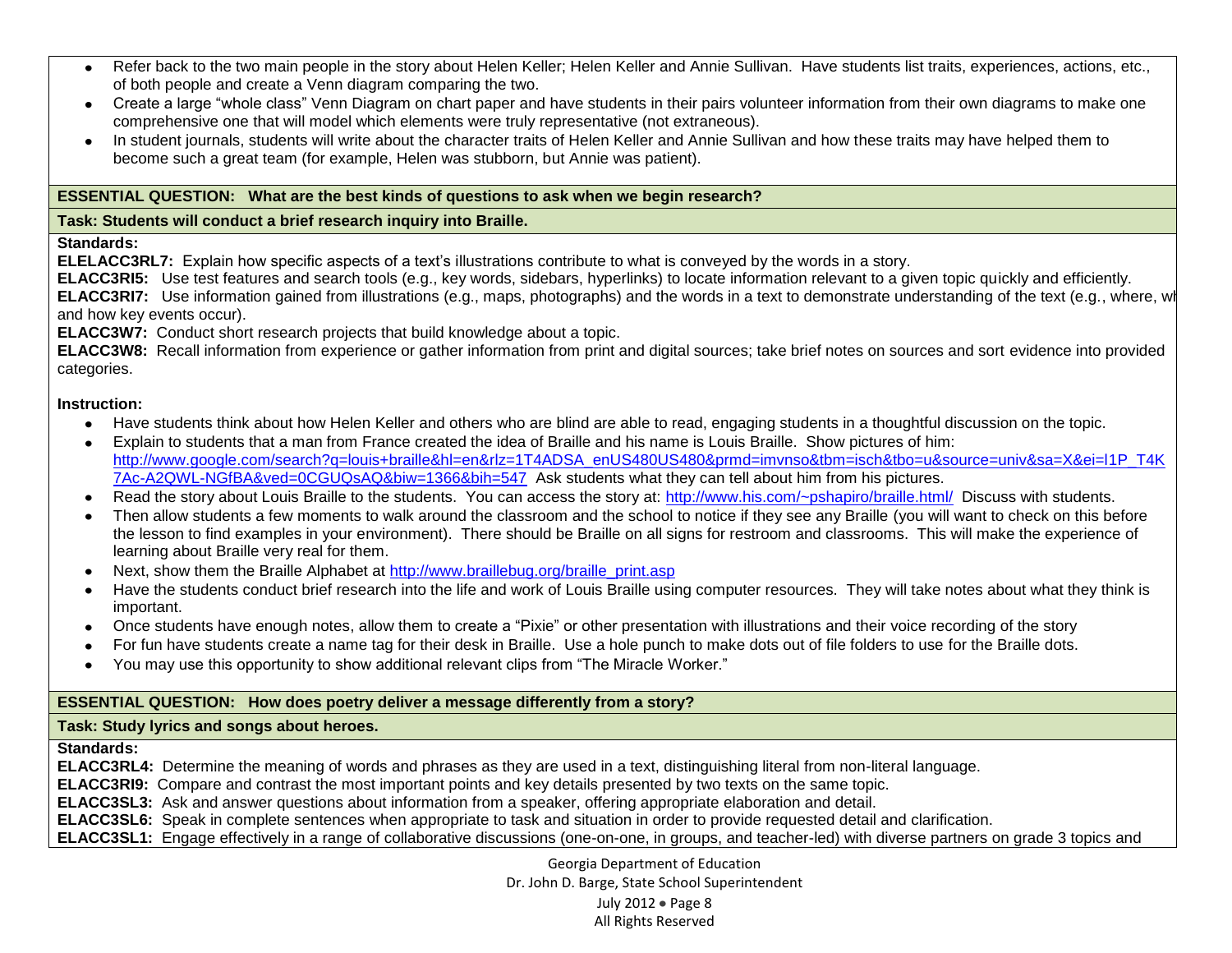texts, building on others' ideas and expressing their own clearly.

- a. Come to discussions prepared, having read or studied required material, explicitly draw on that preparation and other information known about the topic to explore ideas under discussion.
- b. Follow agreed-upon rules for discussions (e.g. gaining the floor in respectful ways, listening to others with care, speaking one at a time about the topics and texts under discussion).
- c, Ask questions to check understanding of information presented, stay on topic, and link their comments to the remarks of others.
- d. Explain their own ideas and understanding in light of the discussion.

# **Instruction:**

 $\bullet$ Discuss with the students that poetry is an artistic way of conveying information or feelings. Many songs come from poetry. Allow students to listen to the song *Hero* by Mariah Carey. Then have the lyrics posted on a chart paper or on the board.

There's a hero If you look inside your heart You don't have to be afraid Of what you are There's an answer If you reach into your soul And the sorrow that you know Will melt away

And then a hero comes along With the strength to carry on And you cast your fears aside And you know you can survive So when you feel like hope is gone Look inside you and be strong And you'll finally see the truth That a hero lies in you

- It's a long, road When you face the world alone No one reaches out a hand For you to hold You can find love If you search within yourself And the emptiness you felt Will disappear
- Discuss with the students how to determine various parts of the poem (audience, main idea, etc.) You may wish to use RAFT, TPCASTT, SOAPSTONE, etc. (google these strategies if you are unfamiliar with them). Then discuss how each part is called a stanza. Further, each stanza has a main idea that leads into the larger main idea. Discuss.

Students will read the following three poems about Helen Keller.

Georgia Department of Education Dr. John D. Barge, State School Superintendent July 2012 Page 9 All Rights Reserved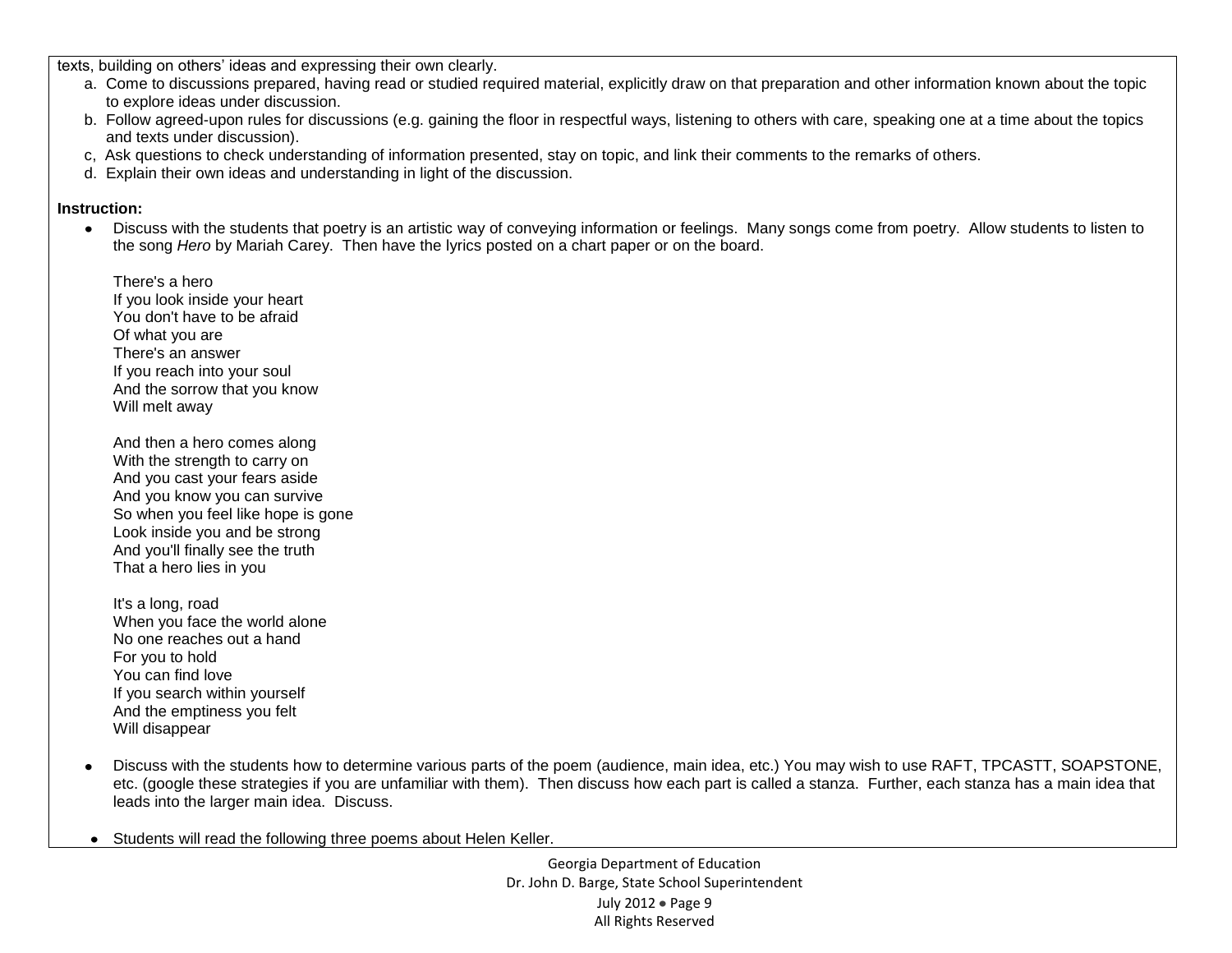#### **Helen Keller, by Langston Huges**

She, In the dark, Found light Brighter than many ever see. She, Within herself, Found loveliness, Through the soul's own mastery. And now the world receives From her dower: The message of the strength Of inner power.

#### **Helen Keller, by Annelise Peeler**

Helen Keller deaf and blind From a fever not so kind When a youth her temper flared Everyone just watched and stared Then a teacher put up a fight And ultimately changed Helens plight Anne Sullivan was her name And Helen Keller was her game This Teacher and pupil became best friends Her Writing talents that she lends Helps you and me to understand That she never kept her paper wings on land \*

#### **A Ballad for Helen Keller, by Edwin Reizer**

How can I know what I can't see? It's never been a part of me.

How can I know what I can't hear? It's never been within my ear.

How can I know what I can't say? It's never been my way to pray.

Georgia Department of Education Dr. John D. Barge, State School Superintendent July 2012 . Page 10 All Rights Reserved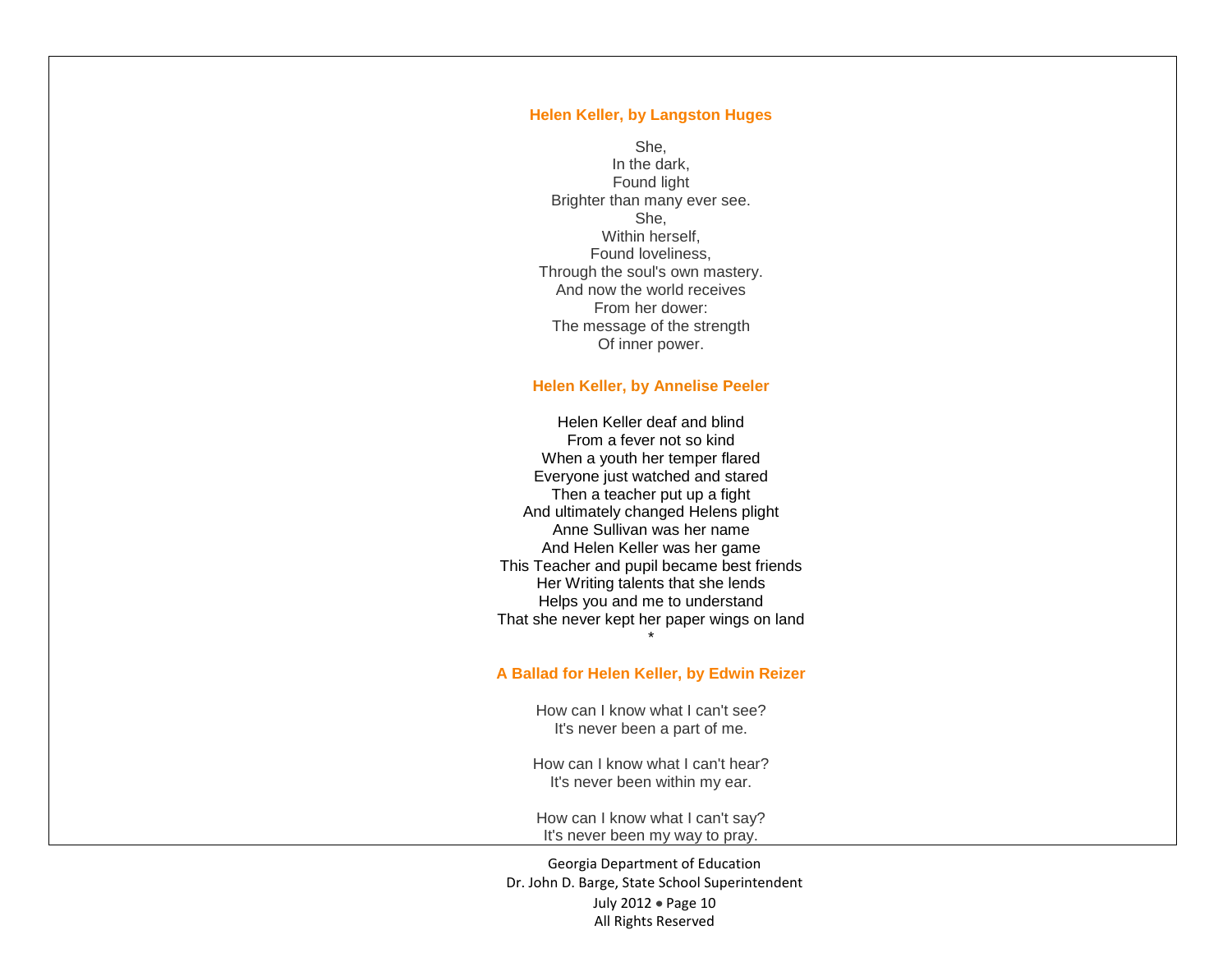For all is darkness where I am. And all is soundless where I am. All is speechless like a clam. But touching is a joy to me, feeling all that I cannot see.

I feel the sounds my heart does beat. And tastes on my tongue so sweet. It's how my world began until an angel came my way and helped to lift a ban.

And now it matters not to me what I can't say or hear or see. The angel helped me find my way to face another brand new day and finally want to live.

Use your chosen strategies to explore the poems, thinking about sensory details, imagery, figurative language, organization, voice, etc.

## **Essential Question: What makes a person a hero?**

**Task: Learn about other heroes young and old.** 

**Standards:**

ELACC3W7: Conduct short research projects that build knowledge about a topic.

ELACC3W8: Recall information from experience or gather information from print and digital sources; take brief notes on sources and sort evidence into provided categories.

## **Instruction:**

Conduct informal research into the lives of additional heroes, especially youngsters, including the following from the short texts recommended in this unit:

Mattie Stepanek [http://en.wikipedia.org/wiki/Mattie\\_Stepanek](http://en.wikipedia.org/wiki/Mattie_Stepanek)

Poet Heroes, Mattie Stepanek<http://www.myhero.com/go/hero.asp?hero=mattiestepanek>

Katrina Simpkins

• Have students learn about these kids and others that they can identify who might be classified as heroes. Students should collect notes as appropriate, knowing that they will soon be responding to a compare and contrast prompt on heroism.

> Georgia Department of Education Dr. John D. Barge, State School Superintendent July 2012 Page 11 All Rights Reserved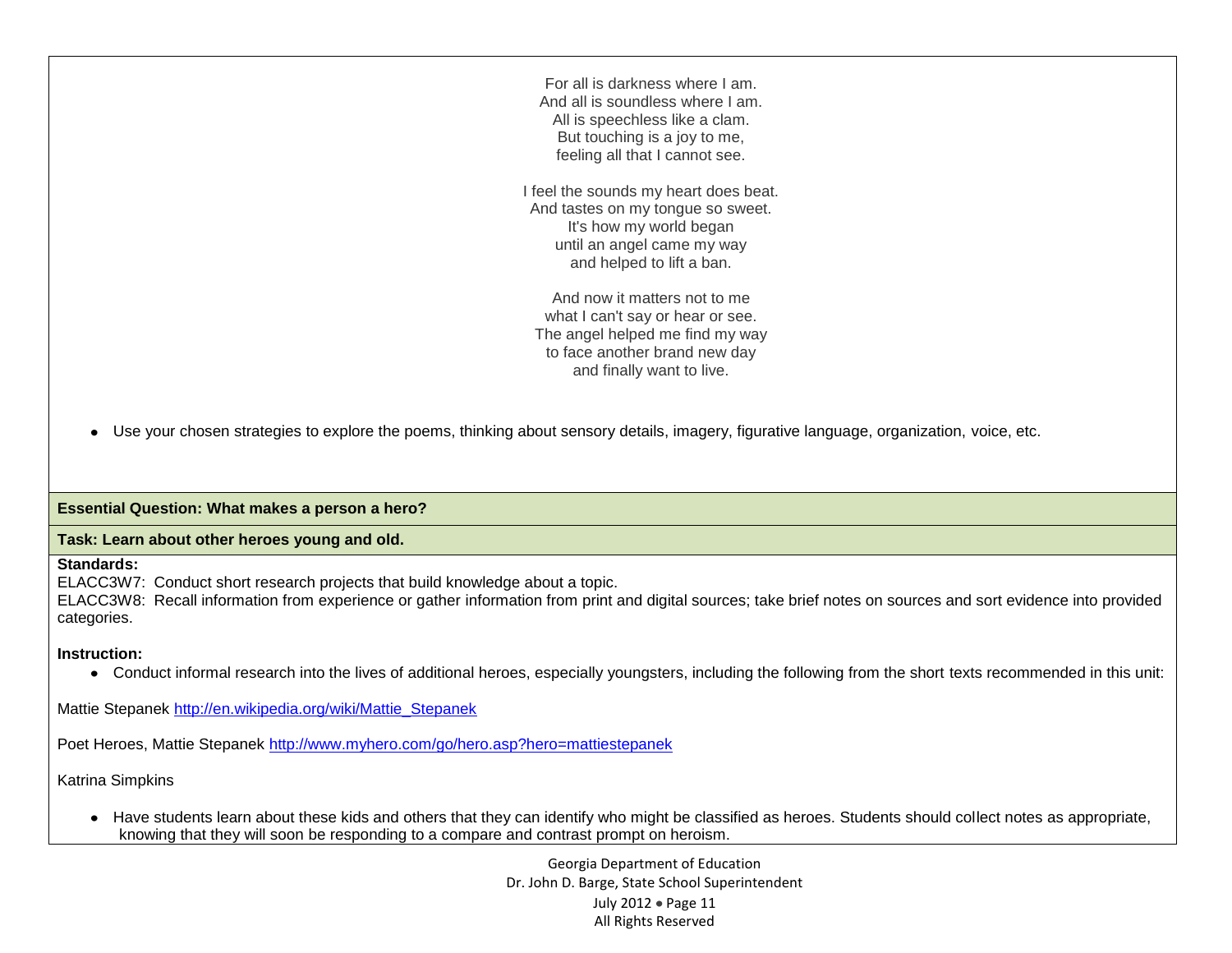#### **Essential Question: What are the best ways to convince people in my writing?**

#### **Task: Respond to assessment prompt.**

# **Standards:**

**ELACC3W1:** Write opinion pieces on topics or texts, supporting a point of view with reasons.

a. Introduce the topic or book they are writing about, state an opinion, and create an organizational structure that lists reasons.

- b. Provide reasons that support the opinion.
- c. Use linking words and phrases (e.g., because, therefore, since, for example) to connect opinion and reasons.
- d. Provide a concluding statement or section.

**ELACC3W4:** With guidance and support from adults, produce writing in which the development and organization are appropriate to tasks and purpose.

**ELACC3W5:** With guidance and support from peers and adults, develop and strengthen writing as needed by planning, revising, and editing.

**ELACC3W6:** With guidance and support from adults, use technology to produce and publish writing (using keyboarding skills) as well as interact and collaborate with others.

**ELACC3RI1:** Ask and answer questions to demonstrate understanding of a text, referring explicitly to the text as a basis for the answers.

**ELACC3RI3:** Describe the relationship between a series of historical events, scientific ideas or concepts, or steps in technical procedures in a text, using language that pertains to time, sequence, and cause/effect.

## **Instruction:**

Assist the students through each step of the writing process as they sort through all of their notes and lessons from the previous weeks to respond to the assessment prompt. Study the prompt carefully with the students so that they understand exactly what they are to do.

Consider writing your own essay on an interactive board or document viewer as the students write their papers, modeling each step:

*You have learned about several people, both young and old, who overcame challenges to become heroes, Think about the people you learned about: Helen Keller, Bethany Hamilton, Mattie Stepanek, or Katrina Simpkins. Compare and contrast two of these peoples' stories and form an opinion as to which one had the greater challenge to overcome. Explain in detail why you believe that person's challenges were the most difficult to overcome and use evidence from the texts to support your points.* 

# **PLANS FOR ASSESSMENT 2: CONNECTING READING TO WRITING AT GRADE-APPROPRIATE LEVEL**

# **PROMPT:**

**1.** In the book *Marvin Redpost – Class President*, Marvin met the President of the United States when the President came to Marvin's class for a visit. Imagine if the President of the United States came to your class for a visit. Think about what could happen and what it would be like. Write a narrative piece about the day the President of the United States came to visit your classroom.

**2.** We have learned about many well known heroes. Imagine that you have accomplished a goal or conducted your life in a way that has made you a hero. What would you like to have done to have this honor bestowed upon you? Write a narrative piece about being honored as a hero.

# **SKILL BUILDING TASKS**

*Note: tasks may take more than a single day. Include a task to teach EVERY skill students will need to succeed on the assessment prompt above. Language, Foundations, and Speaking/Listening standards must be incorporated so that all standards are adequately addressed throughout the year.* 

> Georgia Department of Education Dr. John D. Barge, State School Superintendent July 2012 Page 12 All Rights Reserved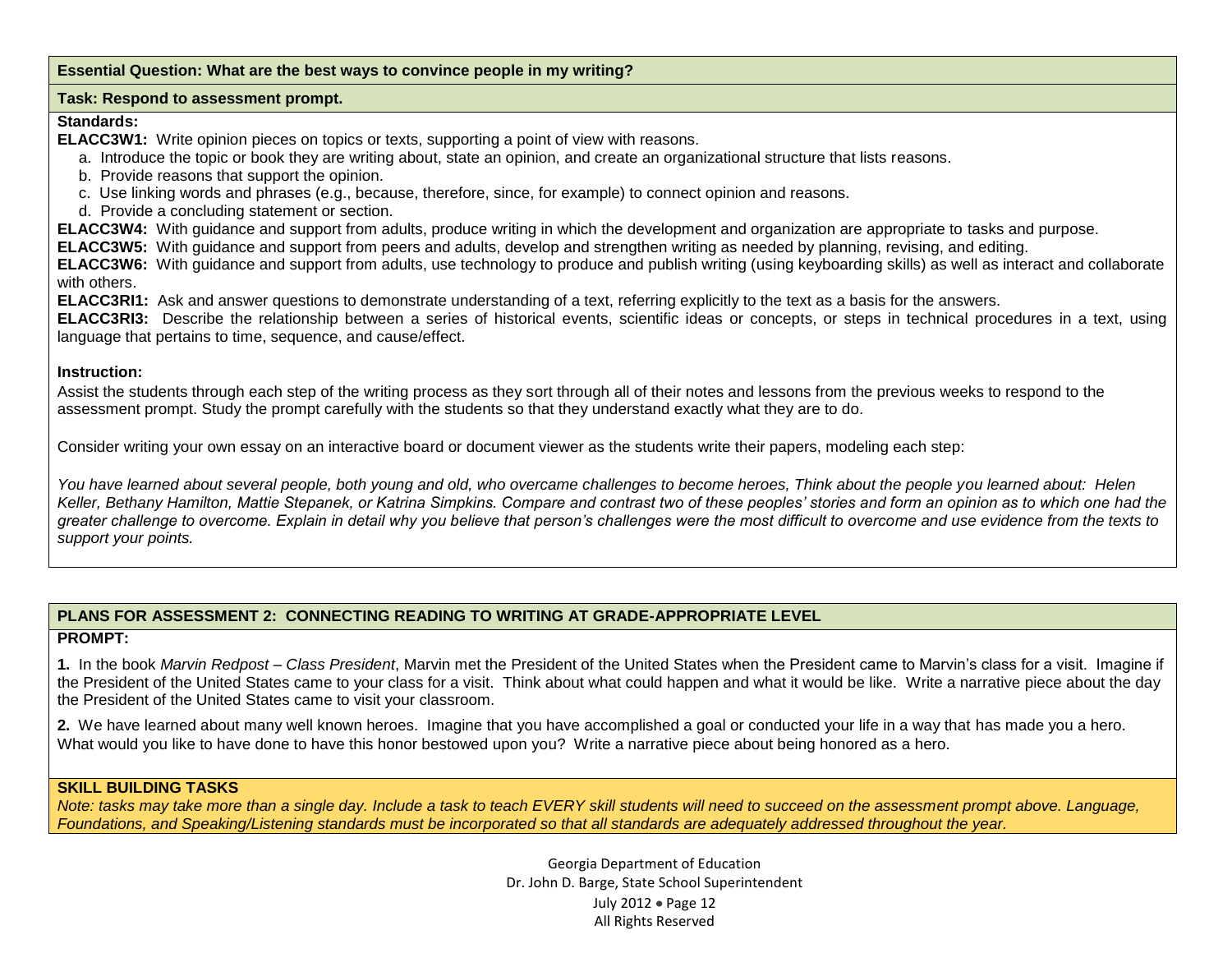#### **ESSENTIAL QUESTION: How can we make sense out of texts with new words in them?**

# **Task: Vocabulary study.**

# **Standards:**

**ELACC3W1:** Write opinion pieces on topics or texts, supporting a point of view with reasons.

- b. Provide reasons that support the opinion.
- c. Use linking words and phrases (e.g., because, therefore, since, for example) to connect opinion and reasons.
- d. Provide a concluding statement or section.

**ELACC3SL1:** Engage effectively in a range of collaborative discussions (one-on-one, in groups, and teacher-led) with diverse partners on grade 3 topics and texts on others' ideas and expressing their own clearly.

- a. Come to discussions prepared, having read or studied required material, explicitly draw on that preparation and other information known about the topic to explore ideas under discussion.
- b. Follow agreed-upon rules for discussions (e.g. gaining the floor in respectful ways, listening to others with care, speaking one at a time about the topics and texts under discussion).
- c. Ask questions to check understanding of information presented, stay on topic, and link their comments to the remarks of others.
- d. Explain their own ideas and understanding in light of the discussion.

**ELACC3SL3:** Ask and answer questions about information from a speaker, offering appropriate elaboration and detail.

**ELACC3SL6:** Speak in complete sentences when appropriate to task and situation in order to provide requested detail and clarification.

# **Instruction:**

- Engage students in a roundtable discussion about what they have learned about heroic character traits. Consider whether all Presidents are considered heroes. Explain that they are going to be reading a fictional novel about a President that is considered a hero.
- Introduce the author of *Marvin Redpost - Class President*, Louis Sachar. Use the following website:<http://www.louissachar.com/Bio.htm>
- Play a vocabulary guessing game. Write vocabulary words on a piece of poster board paper from chapters 1 and 2 (for example): **mismatch, moth,**   $\bullet$ **recite, and attentive.** Choose a student for each word and place the word, written on an index card, on their back. Whisper the meaning of the word to them and have them act it out. Students will try guessing what the word is.
- As each word is identified discuss the word, have students find it in the dictionary, and write the definition under the word. Create a sentence using the word to demonstrate how the word is used in a sentence. Demonstrate proper noun/verb agreement and sentence writing. You may choose to use Frayer Models or other vocabulary acquisition models for this activity.

# **ESSENTIAL QUESTION: In what important ways are similar words the same and different?**

# **Task: Homophone/homonym study.**

# **Standards:**

**ELACC3W1:** Write opinion pieces on topics or texts, supporting a point of view with reasons.

- a. Introduce the topic or book they are writing about, state an opinion, and create an organizational structure that lists reasons.
- b. Provide reasons that support the opinion.
- c. Use linking words and phrases (e.g., because, therefore, since, for example) to connect opinion and reasons.
- d. Provide a concluding statement or section.

**ELACC3W4:** With guidance and support from adults, produce writing in which the development and organization are appropriate to tasks and purpose.

**ELACC3W5:** With guidance and support from peers and adults, develop and strengthen writing as needed by planning, revising, and editing.

**ELACC3W6:** With guidance and support from adults, use technology to produce and publish writing (using keyboarding skills) as well as interact and collaborate w others.

> Georgia Department of Education Dr. John D. Barge, State School Superintendent July 2012 Page 13 All Rights Reserved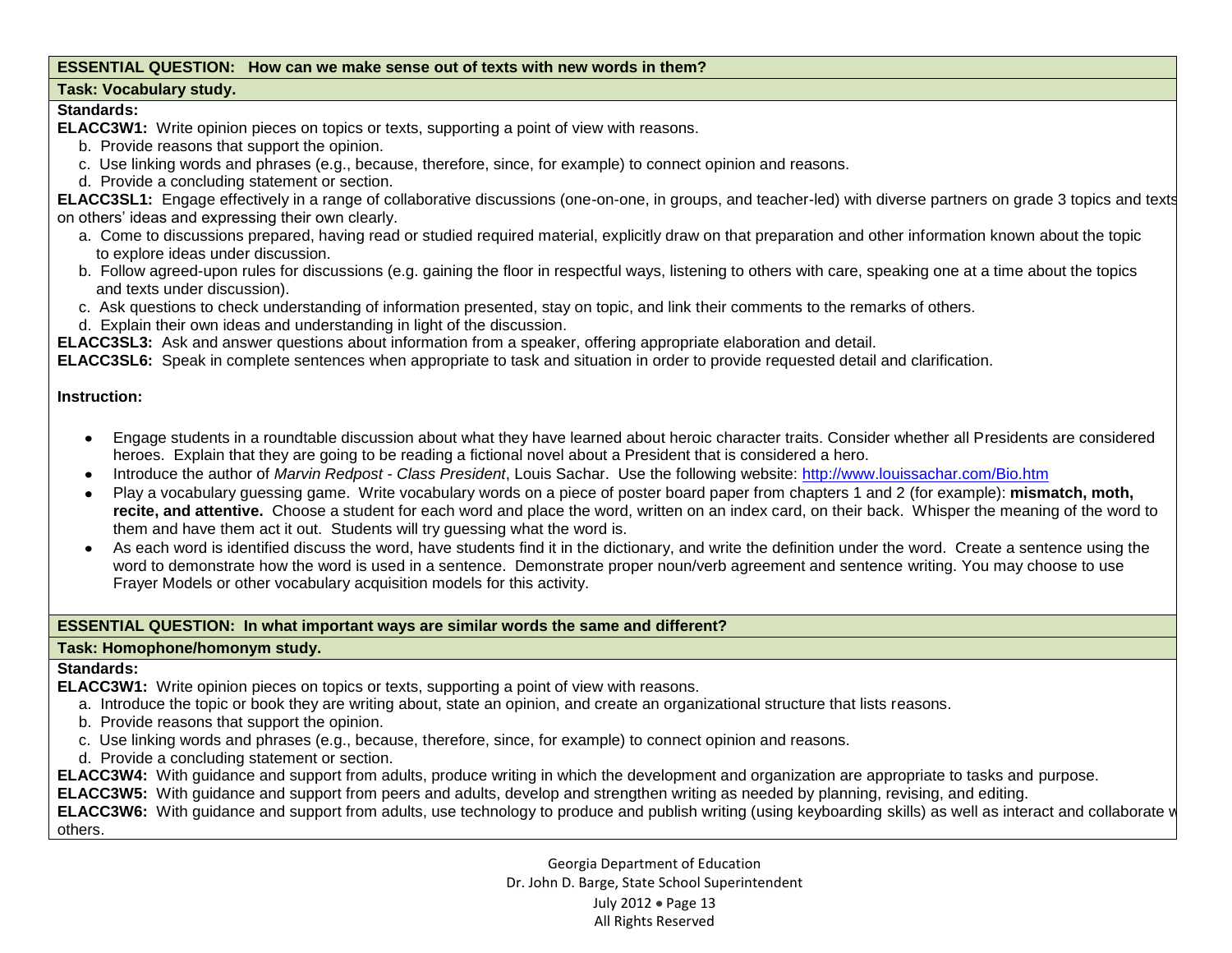**ELACC3RI1:** Ask and answer questions to demonstrate understanding of a text, referring explicitly to the text as a basis for the answers. **ELACC3RI3:** Describe the relationship between a series of historical events, scientific ideas or concepts, or steps in technical procedures in a text, using land pertains to time, sequence, and cause/effect.

# **Instruction:**

- A fun activity for Chapter 1, where the students in the novel have a funny misunderstanding regarding "holes" in their clothing…you may want to provide some donated old shirts and allow the students to cut holes in them (and perhaps decorate them with fabric paint or other supplies) to celebrate the initiation of your study of Sachar's novel. The students can don these big shirts over their own clothing if they want to as you read Chapter 1 together. Then you might set up a visit from the principal or another teacher and have him or her express mock surprise at the "holey" clothing, allowing the children an opportunity to explain and summarize the story they have just read.
- Discuss with the students what homonyms are. Make a list on the board of sentences with homonyms. **For example: The price of the jeans was fair.**   $\bullet$ **Can we go the county fair tonight?** Have students provide the definition for homonyms based upon the examples provided on the board.
- Discuss with the students what homophones are. Make a list on the board of sentences with homophones. **For example: The red flower was beautiful. I will need some flour to bake the cake.** Have students provide the definition of homophones based upon the examples provided on the board.
- Have students describe how they are alike and different.
- The following words are from chapter 1 and can be homonyms: **post, fence, class, and right**. The following words are from chapter 1 and can be homophones: **hole/whole, week/weak, wear/ware, and sense/cents**
- \*Have students create a homonym and homophone flipbook (double flipbook). A double flipbook requires a 12X18 sheet of paper. With the paper vertical, fold the left side into the middle and the right side into the middle. This will provide 3 sections. Draw a vertical line down the middle of the middle section. Students will create 5 sections on the left fold by cutting, with the first section being the definition for homonym. Then on the right side, students will create another 5 sections on the right fold by cutting, with the first one being for the definition of homophone. Students will write the definition of homonym and homophone and then write the words for homonyms on the left and the words for homophones on the right. On the inside they will create sentences for each of the words listed above. They will need to use the dictionary to find the meanings of some of the words.

# **ESSENTIAL QUESTION: Why is word choice important?**

## **Task: Learning to use a thesaurus.**

## **Standards:**

**ELACC3RL7:** Explain how specific aspects of a text's illustrations contribute to what is conveyed by the words in a story.

**ELACC3RF3:** Know and apply grade-level phonics and word analysis skills in decoding words.

- c. Decode multi-syllable words.
- d. Read grade-appropriate irregularly spelled words.

**ELACC3RI4:** Read with sufficient accuracy and fluency to support comprehension.

- a. Read on-level text with purpose and understanding.
- c. Use context to confirm or self-correct word recognition and understanding, rereading as necessary.

**ELACC3W1:** Write opinion pieces on topics or texts, supporting a point of view with reasons.

- a. Introduce the topic or book they are writing about, state an opinion, and create an organizational structure that lists reasons.
- b. Provide reasons that support the opinion.
- c. Use linking words and phrases (e.g., because, therefore, since, for example) to connect opinion and reasons.
- d. Provide a concluding statement or section.

**ELACC3L4:** Determine or clarify the meaning of unknown and multiple-meaning word and phrases based on grade 3 reading and content, choosing flexibly from a strategies.

> Georgia Department of Education Dr. John D. Barge, State School Superintendent July 2012 Page 14 All Rights Reserved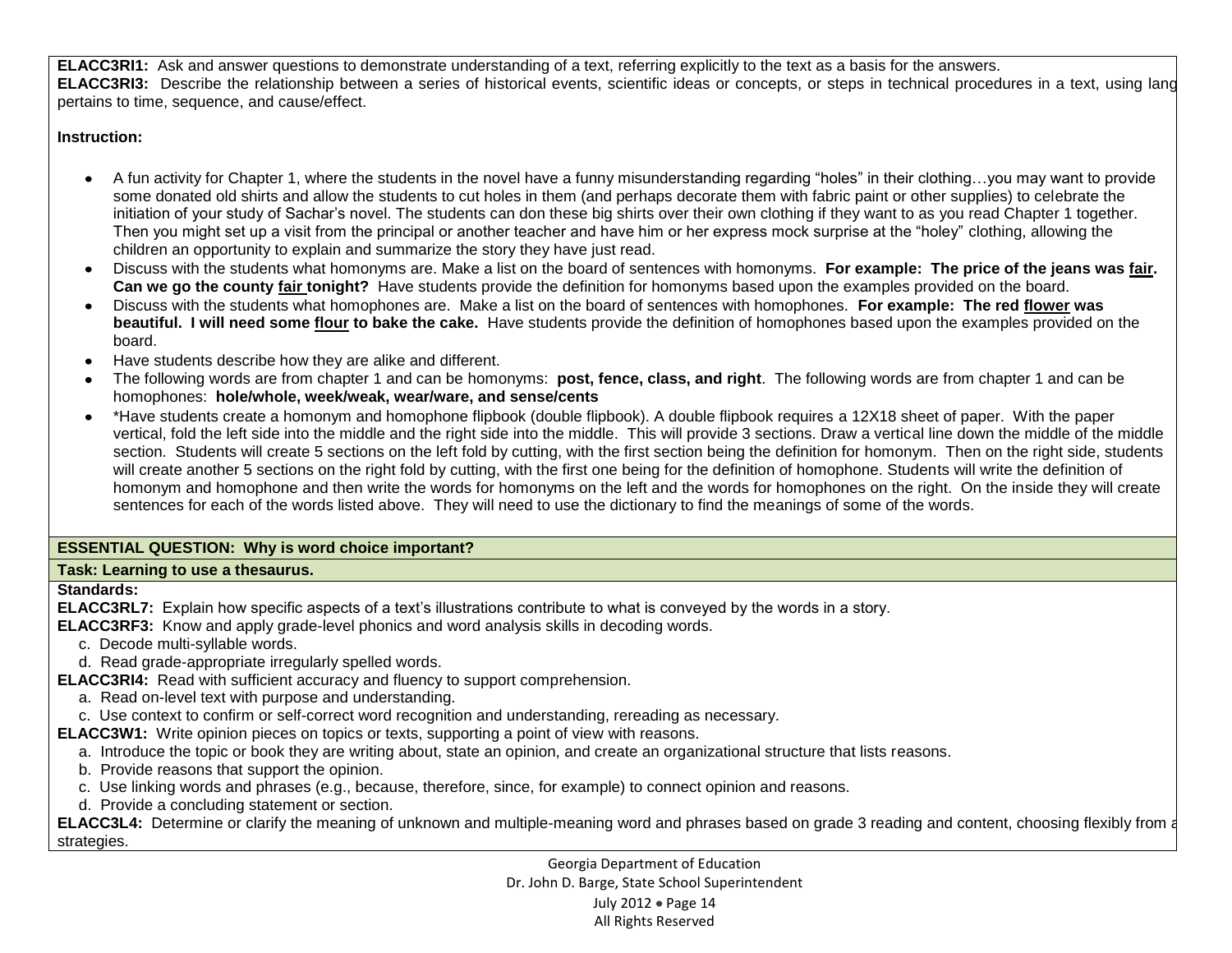- a. Use sentence-level context as a clue to the meaning of a word or phrase.
- b. Use glossaries or beginning dictionaries, both print and digital, to determine or clarify the precise meaning of key words and phrases.
- **ELACC3L5:** With guidance and support from adults, demonstrate understanding of word relationships and nuances in word meanings.
	- a. Distinguish literal and non-literal meanings of words and phrased in context.
	- b. Identify real-life connections between words and their use.
	- c. Distinguish shades of meaning among related words that describe states of mind or degrees of certainty.

# **Instruction:**

- Add these words to the vocabulary list from chapter 2: **allegiance, pledge, recite, and president**. Write sentences on the board using multiple meanings of these words and engage students in a discussion about the various meanings based on context.
- Have students look up the words in the dictionary and add the definitions to the vocabulary chart. Also, write a sentence utilizing the word as examples. Demonstrate proper sentence writing with noun/verb agreement (again, implement your favorite vocabulary acquisition method here).
- \*Using the same vocabulary words, have students work in small groups to list synonyms for the words. Discuss the synonyms they choose. Write them on a chart. Then use thesaurus.com to find other synonyms for the same vocabulary words. Explain that using more interesting words will provide a more vivid picture of their writing to others.
- $\bullet$ On chart paper, write the following short story, *The Creatures of Planet Alzon*.

# **The Creatures of Planet Alzon**

Alzon was a **cold** and **dark** planet floating out among the stars in outer space. On this planet there were **strange** looking creatures that **walked** about. These Creatures had two **big** feet, two **long** arms that were very **skinny**, and a very **short middle**. They had a **large** head with one **big** eye in the middle and very **little** ears. There was no nose or **mouth**. These creatures did have **long, green hair** strands that stood straight up. Also, they had **blue** spots all over their **yellow** skin. The **weird** thing about these creatures on the planet Alzon was they **slept** standing on their heads. They also **slept** during the day and were **awake** at night.

- \*Have students work in small groups and use the thesaurus online or a book and replace the bold words with synonyms that will make the story more  $\bullet$ interesting. Ask students to share their new story that they wrote on large chart paper. They also need to draw a picture to match the description of the creature.
- 
- \*Read chapter 2 and discuss. Have students answer the following comprehension questions either in their response journals or in small groups.
- 1.) How was Mrs. North acting when she returned from the principal's office? Why do you think she was acting this way?
- 2.) After hearing about the president coming, what do you think the students were feeling?
- 3.) What does D.C. mean? This is used when we describe where the President of the United States lives: Washington, D.C.
- 4.) If the President of the United States visited your class, what questions would you ask him?

**ESSENTIAL QUESTION: Why is it important to organize your ideas into some kind of order? What are some ways to organize information. Task: Students will use a narrative graphic organizer to help plan and organize their writing.**

> Georgia Department of Education Dr. John D. Barge, State School Superintendent July 2012 Page 15 All Rights Reserved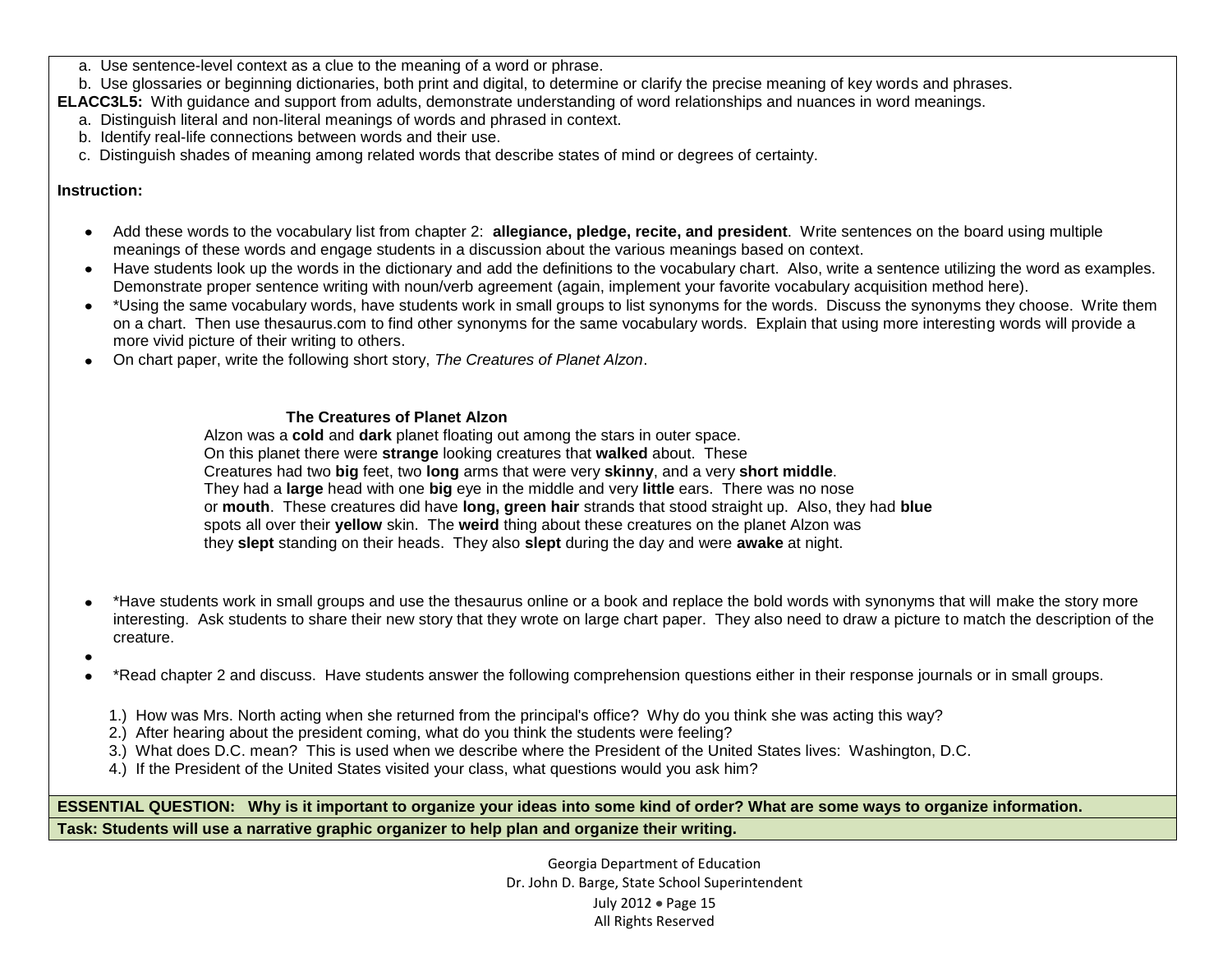# **Standards:**

**ELACC3L4:** Determine or clarify the meaning of unknown and multiple-meaning word and phrases based on grade 3 reading and content, choosing flexibly from a strategies.

a. Use sentence-level context as a clue to the meaning of a word or phrase.

b. Use glossaries or beginning dictionaries, both print and digital, to determine or clarify the precise meaning of key words and phrases.

- **ELACC3RI4:** Read with sufficient accuracy and fluency to support comprehension.
	- a. Read on-level text with purpose and understanding.
	- c. Use context to confirm or self-correct word recognition and understanding, rereading as necessary.

**ELACC3W3:** Write narratives to develop real or imagined experiences or events using effective technique, descriptive details, and clear event sequences.

- a. Establish a situation and introduce a narrator and/or characters, organize an event sequence that unfolds naturally.
- b. Use dialogue and descriptions of actions, thoughts, and feelings to develop experiences and events or show the response of characters to situations.
- c. Use temporal word and phrases to signal event order.
- d. Provide a sense of closure.

**ELACC3W4:** With guidance and support from adults, produce writing in which the development and organization are appropriate to tasks and purpose.

**ELACC3W5:** With guidance and support from peers and adults, develop and strengthen writing as needed by planning, revising, and editing.

**ELACC3W6:** With guidance and support from adults, use technology to produce and publish writing (using keyboarding skills) as well as interact and collaborate w others.

# **Instruction:**

- Chapter 3-4 vocabulary (for example): **adjust, awe, pollution, disturb, opportunity, and embarrass** Add these words to the vocabulary list. Have  $\bullet$ students search for the words in chapters 3 and 4 and use their context clues to formulate a definition of the word. Allow students to provide their meaning of the words and add the definitions to the vocabulary list. Use the word in a sentence to demonstrate how the word is used properly. (Use your own favorite vocabulary strategies).
- Before reading, ask students to share the questions they would ask the president that they recorded in their response journals. Discuss these questions  $\bullet$ noticing things like which were "yes" and "no" questions, which were more interesting, which would be more likely to engage the President or get him talking, etc. You may also pull in corollary subjects such as the rules of polite conversation in general.
- Read chapters 3 and 4.
- \*After reading have the students answer the following questions in their response journals:
	- 1.) Who do you think contacted the news reporter to come in and why?
	- 2.) Why did Marvin stand up and put his hand over his heart as if he were going to pledge to the flag when the reporter came in?
	- 3.) What could be the reason the President is coming to visit Marvin's classroom?
- Provide students with a narrative graphic organizer. This particular one below was obtained from: <http://www.cheney268.com/learning/organizers/Narrative.htm>

# **Narrative Graphic Organizer**

|  | Introduction: |       |        |       |      |  |
|--|---------------|-------|--------|-------|------|--|
|  | Who?          | What? | Where? | When? | Why? |  |

Georgia Department of Education Dr. John D. Barge, State School Superintendent July 2012 Page 16 All Rights Reserved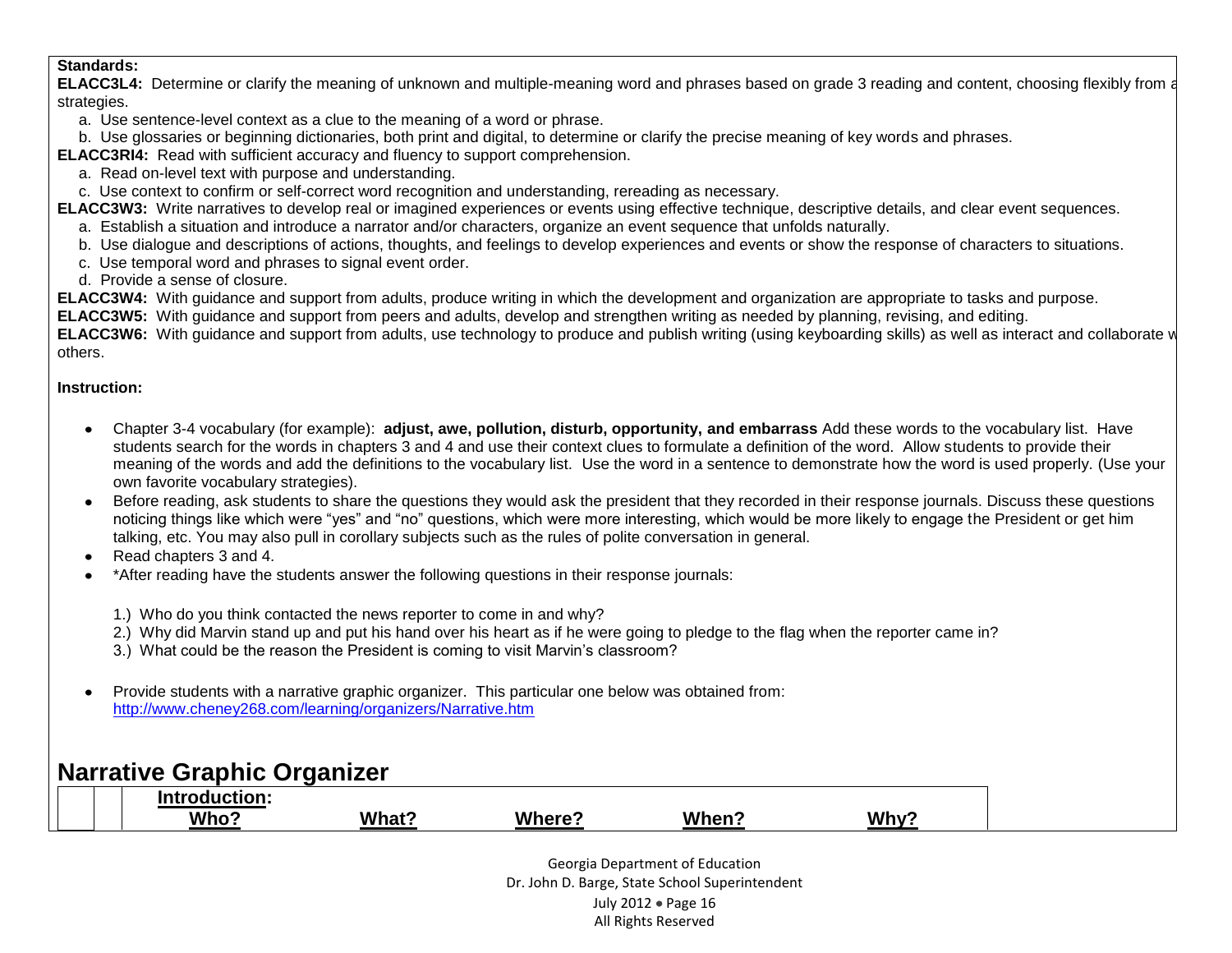| B<br>E<br>G<br>$\mathbf{I}$<br>$\boldsymbol{\mathsf{N}}$<br>$\boldsymbol{\mathsf{N}}$<br>$\mathbf{I}$<br>$\boldsymbol{\mathsf{N}}$<br>$\mathbf G$ |                    |                                                 |         |  |
|---------------------------------------------------------------------------------------------------------------------------------------------------|--------------------|-------------------------------------------------|---------|--|
|                                                                                                                                                   | Event 1            | Event 2                                         | Event 2 |  |
| M<br>$\mathbf{I}$<br>$\mathbf D$<br>$\mathbf D$<br>L<br>E                                                                                         |                    |                                                 |         |  |
|                                                                                                                                                   |                    | Use the five senses to describe<br>your events. |         |  |
| $\mathsf E$<br>$\mathsf{N}$<br>$\mathbf D$                                                                                                        | <b>Conclusion:</b> |                                                 |         |  |

Georgia Department of Education Dr. John D. Barge, State School Superintendent July 2012 . Page 17 All Rights Reserved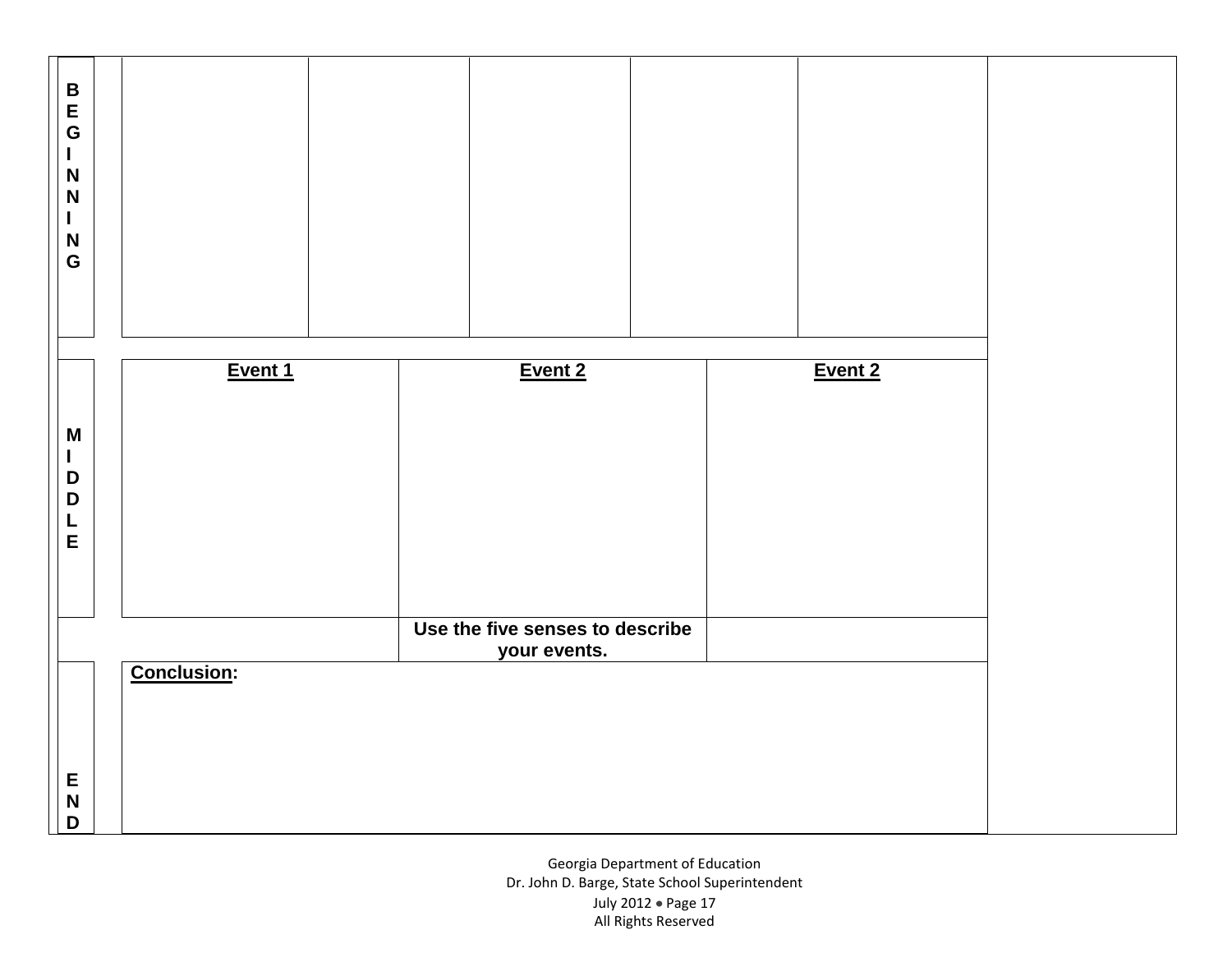Have students use the planner to plan for the following prompt: In the book *Marvin Redpost – Class President*, Marvin met the President of the United States. Imagine if the president came to your class for a visit. Think about what could happen and what it would be like. Write a narrative piece about the day the President of the United States came to visit your classroom.

Have at least two peers review a student's graphic organizer and provide feedback. Remember to use (or have the class construction through collaboration) a useful peer review activity sheet that avoids "yes" and "no" question and shapes the feedback in a positive and useful direction.

Have students write their rough draft using the ideas from their graphic organizer.

- After writing the rough draft, students will allow 2 peers to edit their paper. Use a kid friendly editing checklist.
- Teacher will review the rough draft quickly before the final copy is written.
- Use a word processing program or presentation program to write the final copy. In some of the newer presentation formats on the web, the student's can  $\bullet$ record their voices reading their narrative piece and add pictures.

## **ESSENTIAL QUESTION: Why is punctuation so important?**

# **Task: Study of plural and possessive nouns using text.**

**Standards:**

**ELACC3RL1:** Ask and answer questions to demonstrate understanding of a text, referring explicitly to the text as a basis for the answers.

**ELACC3RL2**: Recount stories, including fables, folktales, and myths from diverse cultures; determining the central message, lesson, or moral and explain how it is conveyed through key details in the text.

ELACC3RL4: Determine or clarify the meaning of unknown and multiple-meaning word and phrases based on grade 3 reading and content, choosing flexibly from of strategies.

- a. Use sentence-level context as a clue to the meaning of a word or phrase.
- b. Use glossaries or beginning dictionaries, both print and digital, to determine or clarify the precise meaning of key words and phrases.

**ELACC3RF3:** Know and apply grade-level phonics and word analysis skills in decoding words.

- c. Decode multi-syllable words.
- d. Read grade-appropriate irregularly spelled words.
- **ELACC3RI4:** Read with sufficient accuracy and fluency to support comprehension.
	- a. Read on-level text with purpose and understanding.
	- c. Use context to confirm or self-correct word recognition and understanding, rereading as necessary.
- **ELACC3L1:** Demonstrate command of the conventions of standard English grammar and usage when writing or speaking.
	- a. Explain the function of nouns, pronouns, verbs, adjectives, and adverbs in general and their functions in particular sentences.

Georgia Department of Education Dr. John D. Barge, State School Superintendent July 2012 Page 18

All Rights Reserved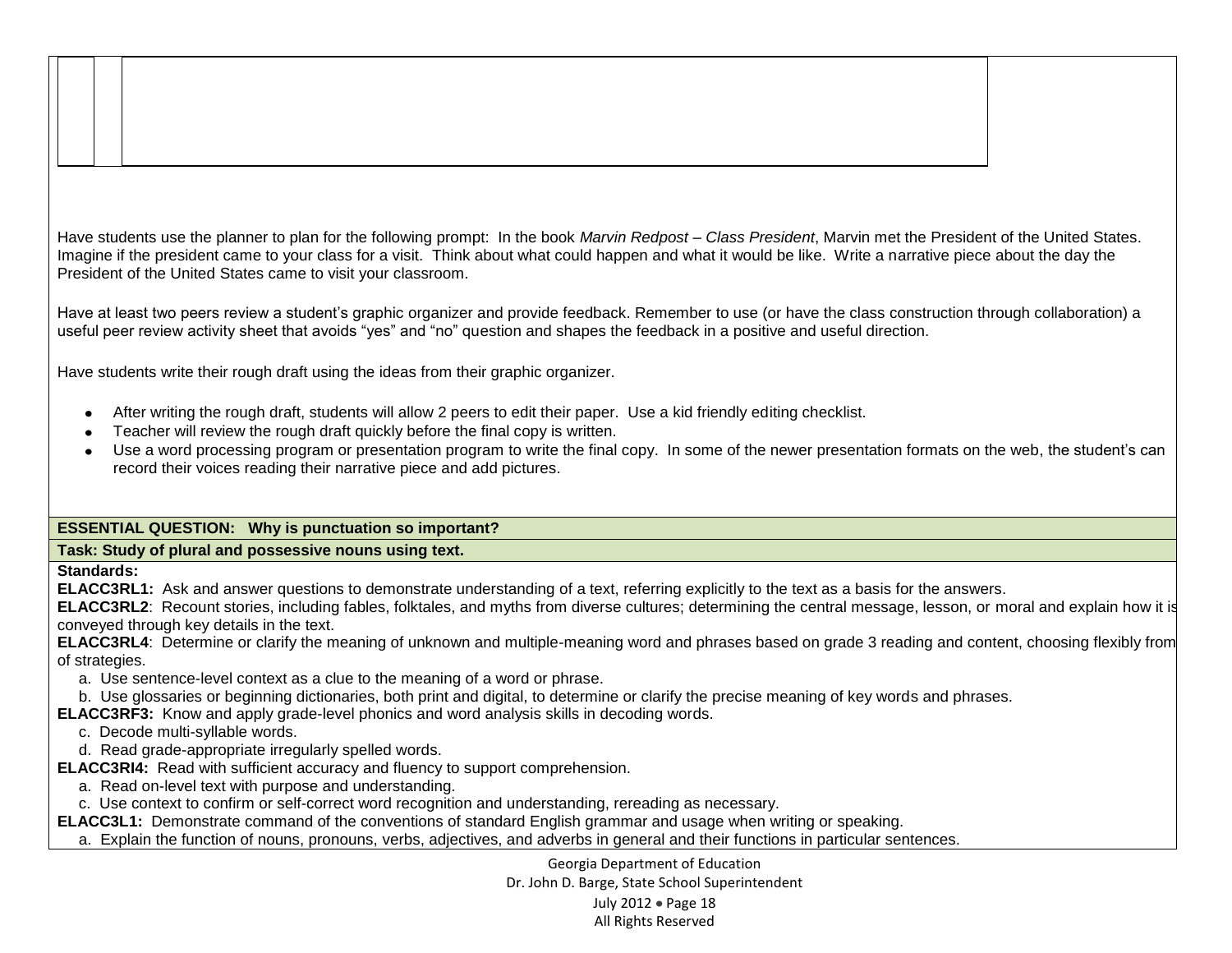b. Form and use regular and irregular plural nouns.

**ELACC3L2:** Demonstrate command of the conventions of standard English capitalization, punctuation, and spelling when writing.

- e. Use conventional spelling for high-frequency and other studied words and for adding suffixes to base words.
- f. Use spelling patterns and generalizations in writing words.
- g. Consult reference materials, including beginning dictionaries, as needed to check and correct spellings.

# **Instruction:**

 $\bullet$ 

- Add vocabulary from chapters 5-6 onto the vocabulary chart. Chapter 5 vocabulary (for example): **column, disobey, delight, and exhale.** Chapter 6 vocabulary (for example): **interrupt, appreciate, citizen, country, and impress.** Allow students to get the dictionaries and look them up by playing the race game. Students work in small table groups in which 2-3 dictionaries are supplied. Point to a word and have the students race to find it. The first table that finds it yells out "Got It!" Someone from that table will let the others know what page number the word is on, read the definition, in which the teacher will record on the chart, and create a sentence to add to the chart using the word correctly.
- Read chapters 5-6.
- Students will respond to the following questions in their response journals:
	- 1.) Explain how you would feel if you had to solve a large problem like Marvin did in front of the television cameras?
	- 2.) What makes you a good citizen in your classroom?
	- 3.) What makes you a good citizen in your community?
- On the board write the following sample sentences from Chapter 5 to illustrate correct use of punctuation, especially possessive apostrophes: Marvin's mouth dropped open. Then write the same sentence incorrectly as the non-example: Marvins mouth dropped open. Ask students what is the difference between the two sentences and which one they think is written correctly and discuss. Then write the following sentences from chapter 6 as a proper example: We are all part of a big group. That group is called the United States of America. Then write the same sentence as the non-example: That group is called the United State's of America. Ask students what is the difference between the two sentences and which one they think is written correctly and discuss.
- Allow students to work in small groups with magazines to create a collage of words they find that use apostrophes. This activity is teaching about the uses of apostrophes from whole to part. They should find words such as contractions, singular, and possessive nouns.
- When the collages are complete, have the students provide the rules to using apostrophes. Help them along.
	- 1.) To form the possessive of a singular noun , add an *apostrophe* and an *s*: *skier's paradise; somebody's wallet.*
	- 2.) To form the possessive of a plural noun that ends in *s* (add only an apostrophe after the *s*): *[teacher](http://www.brighthubeducation.com/middle-school-english-lessons/20213-apostrophe-use-and-rules/)s' lounge*
	- 3.) To form the possessive of a plural noun that does not end in *s*, add an *apostrophe* and an *s*: *children's play land*
	- 4.) To take the place of a letter in contractions; don't, can't, they're
- \*After the students understand the rules above, hand back the collages to the appropriate groups and have them write 4 sentences demonstrating the  $\bullet$ understanding of how to use these apostrophe rules correctly in sentences.
- Use the following website to explain the rules of possessive nouns and complete the practice problems as good examples.  $\bullet$ <http://www.beth.k12.pa.us/schools/wwwclass/kgrammes/kgrammesgrammar.htm#Possessive>
	- Georgia Department of Education Dr. John D. Barge, State School Superintendent July 2012 . Page 19 All Rights Reserved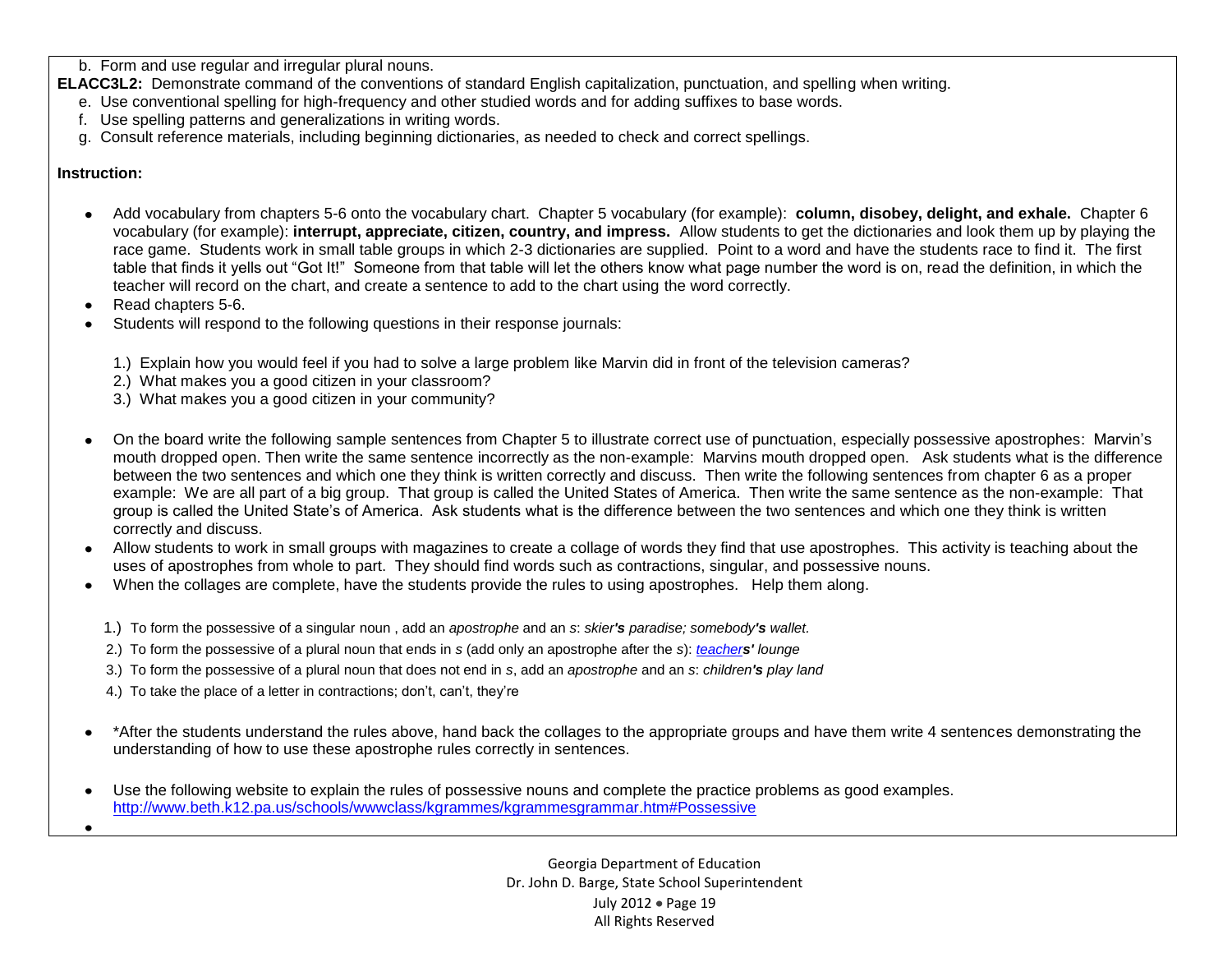\*Provide students with a copy of the following paragraph. Have them use macaroni pasta to put apostrophes where needed. Then have them write the rules to using apostrophes on the back to check for understanding.

# **The Robbery at Jack and Jills House**

 While they were on vacation, Jack and Jills house was robbed. They hadnt told their neighbor, Mr. Rose, that theyd be away, so he hadnt bothered to keep an eye on their house. When Jack and Jill returned, and saw that their house had been broken into, they didnt know what to do. Finally, Jill composed herself and phoned the citys police station. The desk sergeants advice wasnt very helpful: "Make a list of your missing items and I'll send Sergeant Jones patrol car over soon." Not at all cheered up, Jill began to look for what was missing. In the living room, Jacks stereo was gone along with Jills favorite painting. Walking into the kitchen, Jill discovered that the china had disappeared as well as a few crystal bowls she and Jack had received as wedding gifts. In the twin bedroom, Jill noticed that the beds quilts were no longer there. And in her husbands room, she saw that her grandfathers and grandmothers rocking chair had been stolen along with her jewelry box. Even Jack and Jills best winter coats were missing. The list of stolen items seemed endless. "Were not rich Jill sobbed." "Man, im glad ive been making my insurance payments on time," Jack sighed.

## **ESSENTIAL QUESTION: When is it appropriate to use a dictionary and how best to use it?**

#### **Task: Dictionary use.**

#### **Standards:**

**ELACC3RF3:** Know and apply grade-level phonics and word analysis skills in decoding words.

- a. Identify and know the meaning of the most common prefixes and derivational suffixes.
- b. Decode words with common Latin suffixes.
- c. Decode multi-syllable words.
- d. Read grade-appropriate irregularly spelled words.

**ELACC3L2:** Demonstrate command of the conventions of standard English capitalization, punctuation, and spelling when writing.

- e. Use conventional spelling for high-frequency and other studied words and for adding suffixes to base words.
- f. Use spelling patterns and generalizations in writing words.
- g. Consult reference materials, including beginning dictionaries, as needed to check and correct spellings.
- **ELACC3W1:** Write opinion pieces on topics or texts, supporting a point of view with reasons.
	- a. Introduce the topic or book they are writing about, state an opinion, and create an organizational structure that lists reasons.
	- b. Provide reasons that support the opinion.
	- c. Use linking words and phrases (e.g., because, therefore, since, for example) to connect opinion and reasons.
	- d. Provide a concluding statement or section.

## **Instruction:**

Add vocabulary to chart for Chapters 7-8. Chapter 7 vocabulary (for example): **disappoint, and nervous** Chapter 8 vocabulary (for example): **marble, stumble, and balance** 

> Georgia Department of Education Dr. John D. Barge, State School Superintendent July 2012 Page 20 All Rights Reserved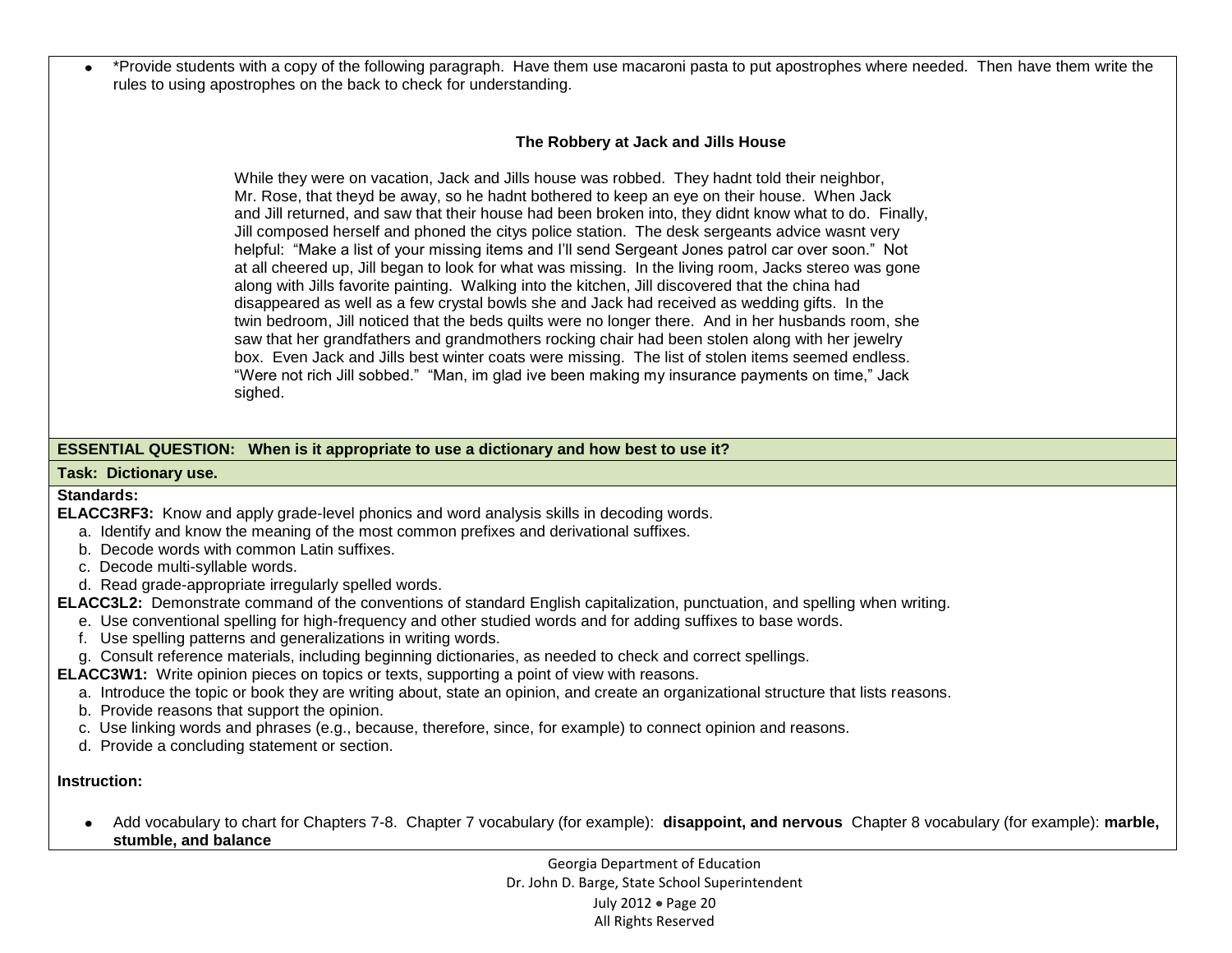Before allowing students to look up the words in dictionary, provide a review of how guide words help in locating words in a dictionary quicker. Explain the concept of guide words by explaining the meaning of the word "guide" and further explain that these are "helper words" to assist in finding words in a dictionary, thesaurus, or encyclopedia.

Guide Word: a word(s) that is printed at the top of the page of a dictionary or other reference book. It is usually the first and/or last word on On the page.

- Use a poster, overhead, or example from the internet of a dictionary page to demonstrate how guide words will determine which words will be on that page. You may want to use this opportunity to explain other details about how a dictionary entry is written and what information it includes.
- \*Provide a copy of the lesson below on the website to allow students to practice using guide words. Assist them as they work on it. [http://www.monet.k12.ca.us/curriculum/librarylessons/Lessons/3rd/3\\_Guide\\_Words.pdf](http://www.monet.k12.ca.us/curriculum/librarylessons/Lessons/3rd/3_Guide_Words.pdf)
- Read chapters 7-8 and discuss.  $\bullet$
- \*Students will respond to the following questions in their response journals:
	- 1.) Who do you think the White House belongs to and why?
	- 2.) Why do you think voting for the President is so important?
	- 3.) If you became President what would be one issue that would be most important to you to fix?

# **ESSENTIAL QUESTION: Is technology always a good thing?**

# **Task: How to use technology effectively in research.**

**Standards:** 

**ELELACC3RL7:** Explain how specific aspects of a text's illustrations contribute to what is conveyed by the words in a story.

**ELACC3RI5:** Use test features and search tools (e.g., key words, sidebars, hyperlinks) to locate information relevant to a given topic quickly and efficiently. **ELACC3RI7:** Use information gained from illustrations (e.g., maps, photographs) and the words in a text to demonstrate understanding of the text (e.g., where, wh

and how key events occur).

**ELACC3W7:** Conduct short research projects that build knowledge about a topic.

**ELACC3W8:** Recall information from experience or gather information from print and digital sources; take brief notes on sources and sort evidence into provided categories.

# **Instruction:**

Provide students with a picture of the White House,

[http://www.hellokids.com/c\\_15299/coloring/geography-coloring-pages/united-states-coloring-pages/white-house-coloring-page](http://www.hellokids.com/c_15299/coloring/geography-coloring-pages/united-states-coloring-pages/white-house-coloring-page)

\*Have students research about the inside of the White House and its history. They can create a poster or other visual to provide information about the White House (research grade). Utilize the following sites:

1.) <http://www.whitehouse.gov/about/history>

2.) [http://www.whitehouse.gov/about/inside-white-house%20](http://www.whitehouse.gov/about/inside-white-house)

3.) <http://www.whitehouse.gov/about/history/rooms>

\*In addition, have the students write a very short response type writing as to their opinion why the White House is so important to the world. They can have a

Georgia Department of Education

Dr. John D. Barge, State School Superintendent

#### July 2012 Page 21

All Rights Reserved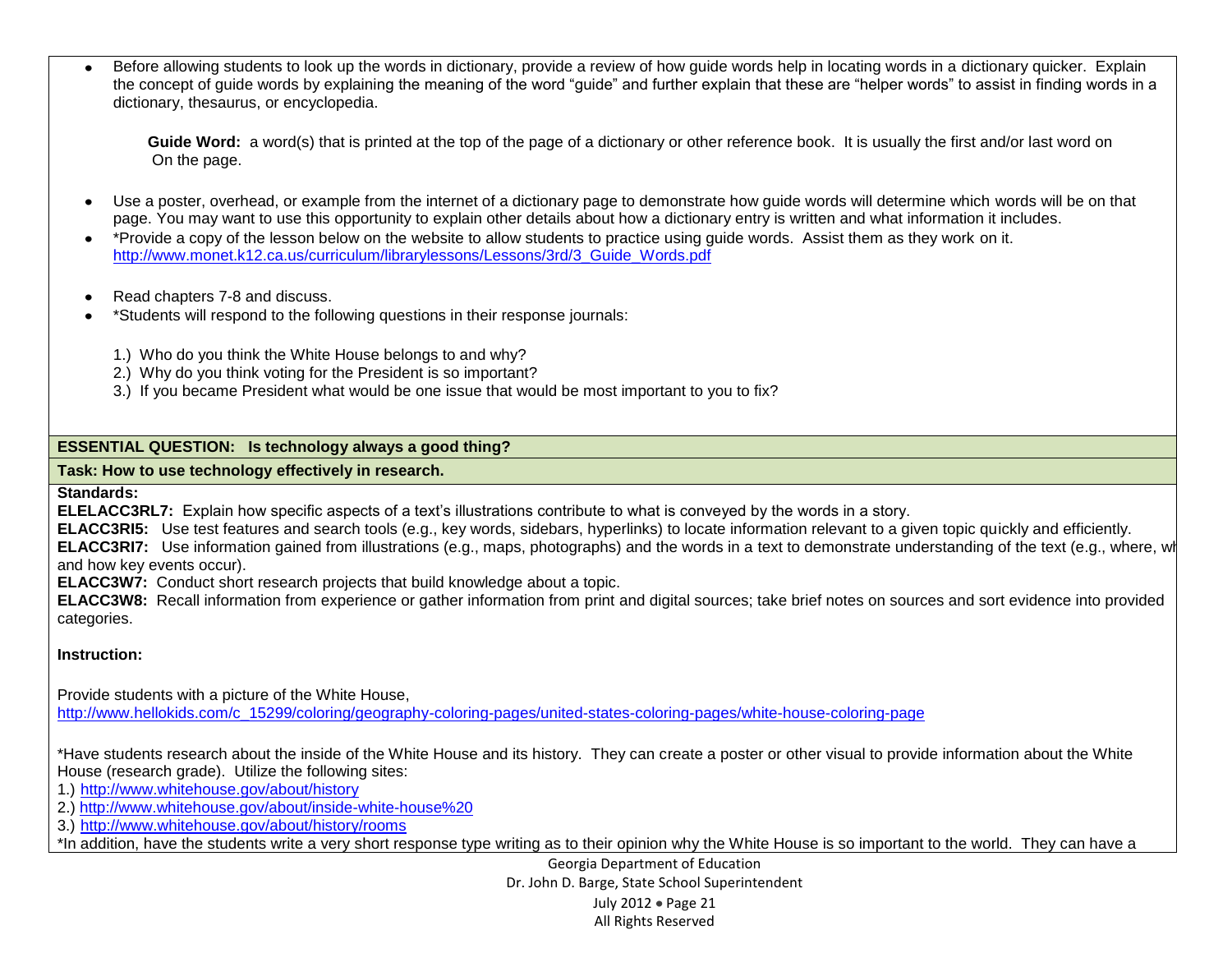beginning, middle with one to two opinions, and an ending. Display the projects.

# **ESSENTIAL QUESTION: What kinds of structures do stories have? How are they organized?**

# **Task: Visualizing a story map.**

**Standards:**

**ELACC3RL1:** Ask and answer questions to demonstrate understanding of a text, referring explicitly to the text as a basis for the answers.

**ELACC3RL2**: Recount stories, including fables, folktales, and myths from diverse cultures; determining the central message, lesson, or moral and explain how it is conveyed through key details in the text.

**ELACC3RL3:** Describe characters in a story (e.g., their traits, motivations, or feelings) and explain how their actions contribute to the sequence of events.

**ELACC3RL4**: Determine or clarify the meaning

**ELACC3RL5:** Refer to parts of stories, dramas, and poems when writing or speaking about a text, using terms such as chapter, scene, and stanza; describe how successive part builds on earlier sections.

**ELACC3RL6:** Distinguish their own point of view from that of the narrator or those of the characters.

**ELACC3RI4:** Determine the meaning of general academic and domain-specific words and phrases in a text relevant to a grade 3 topic or subject area.

**ELACC3L4:** Determine or clarify the meaning of unknown and multiple-meaning word and phrases based on grade 3 reading and content, choosing flexibly from of strategies.

- a. Use sentence-level context as a clue to the meaning of a word or phrase.
- b. Use glossaries or beginning dictionaries, both print and digital, to determine or clarify the precise meaning of key words and phrases.

**ELACC3SL1:** Engage effectively in a range of collaborative discussions (one-on-one, in groups, and teacher-led) with diverse partners on grade 3 topics and texts on others' ideas and expressing their own clearly.

- a. Come to discussions prepared, having read or studied required material, explicitly draw on that preparation and other information known about the topic to explore ideas under discussion.
- b. Follow agreed-upon rules for discussions (e.g. gaining the floor in respectful ways, listening to others with care, speaking one at a time about the topics and texts under discussion).
- c, Ask questions to check understanding of information presented, stay on topic, and link their comments to the remarks of others.
- d. Explain their own ideas and understanding in light of the discussion.
- **ELACC3SL3:** Ask and answer questions about information from a speaker, offering appropriate elaboration and detail.

**ELACC3SL6:** Speak in complete sentences when appropriate to task and situation in order to provide requested detail and clarification.

**Instruction:** 

- Add vocabulary for chapter 9 (for example): **rearrange, bar mitzvah, interrupt, selfish, mistake, forgive, banister, and impress.** Use the vocabulary activity of your choice to study the words and discuss what we have read so far and to make predictions about what might be coming up. You will notice that there is significant vocabulary study in this segment of instruction. Please feel free to use these activities only in select chapters or not at all if you prefer.)
- Read Chapter 9 and discuss**.**
- \*Allow students to use their response journals to answer the following questions:
	- 1.) How do you think his parents felt when they realized that Marvin met the President?
	- 2.) If you could add another chapter to this story and change what happens to the characters, what would you write?

Georgia Department of Education Dr. John D. Barge, State School Superintendent July 2012 Page 22 All Rights Reserved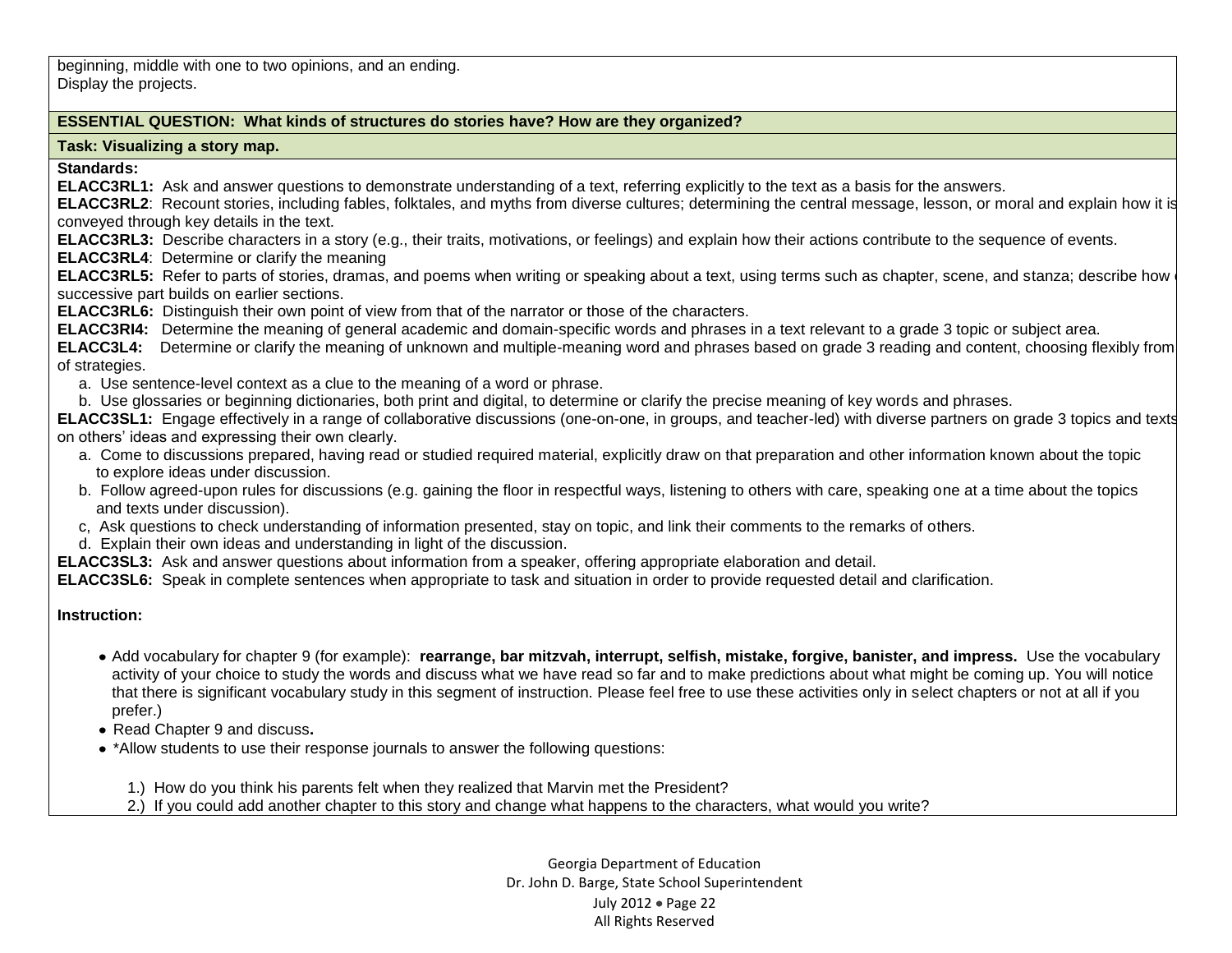- Provide students with a story map to complete about the book, *Marvin Redpost – Class President.*   $\bullet$ [http://www.mce.k12tn.net/survival/hatchet/story\\_map2.jpg](http://www.mce.k12tn.net/survival/hatchet/story_map2.jpg)
- Blow up a large copy of the story map for you to use. Complete the story map together discussing rising action, climax, falling action, conflict, etc.
- Model writing a summary of the story utilizing the story map. Allow students to provide the ideas for the summary referring back to the completed story map.

# **ESSENTIAL QUESTION: In what ways are stories that we read alike and different?**

# **Task: Compare and contrast two Marvin Redpost novels.**

# **Standards:**

**ELACC3RL9:** Compare and contrast the themes, settings, and plots of stories written by the same author about the same or similar characters (e.g., in books from series).

**ELACC3RL10:** By the end of the year, read and comprehend literature, including stories, dramas, and poetry, at a high end of the grades 2-3 text complexity band independently and proficiently.

**ELACC3RI4:** Read with sufficient accuracy and fluency to support comprehension.

a. Read on-level text with purpose and understanding.

c. Use context to confirm or self-correct word recognition and understanding, rereading as necessary.

**ELACC3W3:** Write narratives to develop real or imagined experiences or events using effective technique, descriptive details, and clear event sequences.

- a. Establish a situation and introduce a narrator and/or characters, organize an event sequence that unfolds naturally.
- b. Use dialogue and descriptions of actions, thoughts, and feelings to develop experiences and events or show the response of characters to situations.
- c. Use temporal word and phrases to signal event order.
- d. Provide a sense of closure.

# **Instruction:**

- Allow students to work in groups of 2 or 3, literature groups. Have them choose another *Marvin Redpost* book in the series:
	- 1.)*Marvin Redpost – Kidnapped at Birth*
	- *2.) Marvin Redpost – Why Pick on Me?*
	- *3.) Marvin Redpost – Is He a Girl?*
	- *4.) Marvin Redpost – Alone in His Teacher's House*
	- *5.) Marvin Redpost – A Flying Birthday Cake?*
	- *6.) Marvin Redpost – Super Fast, Out of Control!*
	- *7.) Marvin Redpost – A Magic Crystal?*
- Have the groups read or skim their story together. When they are finished allow them to fill out a story map, such as the one above.
- \*Students will use a few Venn Diagram created on chart paper to compare and contrast the following about the two *Marvin Redpost* stories:
	- 1.) setting
	- 2.) plots of stories
	- 3.) characters (especially Marvin Redpost)

Georgia Department of Education Dr. John D. Barge, State School Superintendent July 2012 Page 23 All Rights Reserved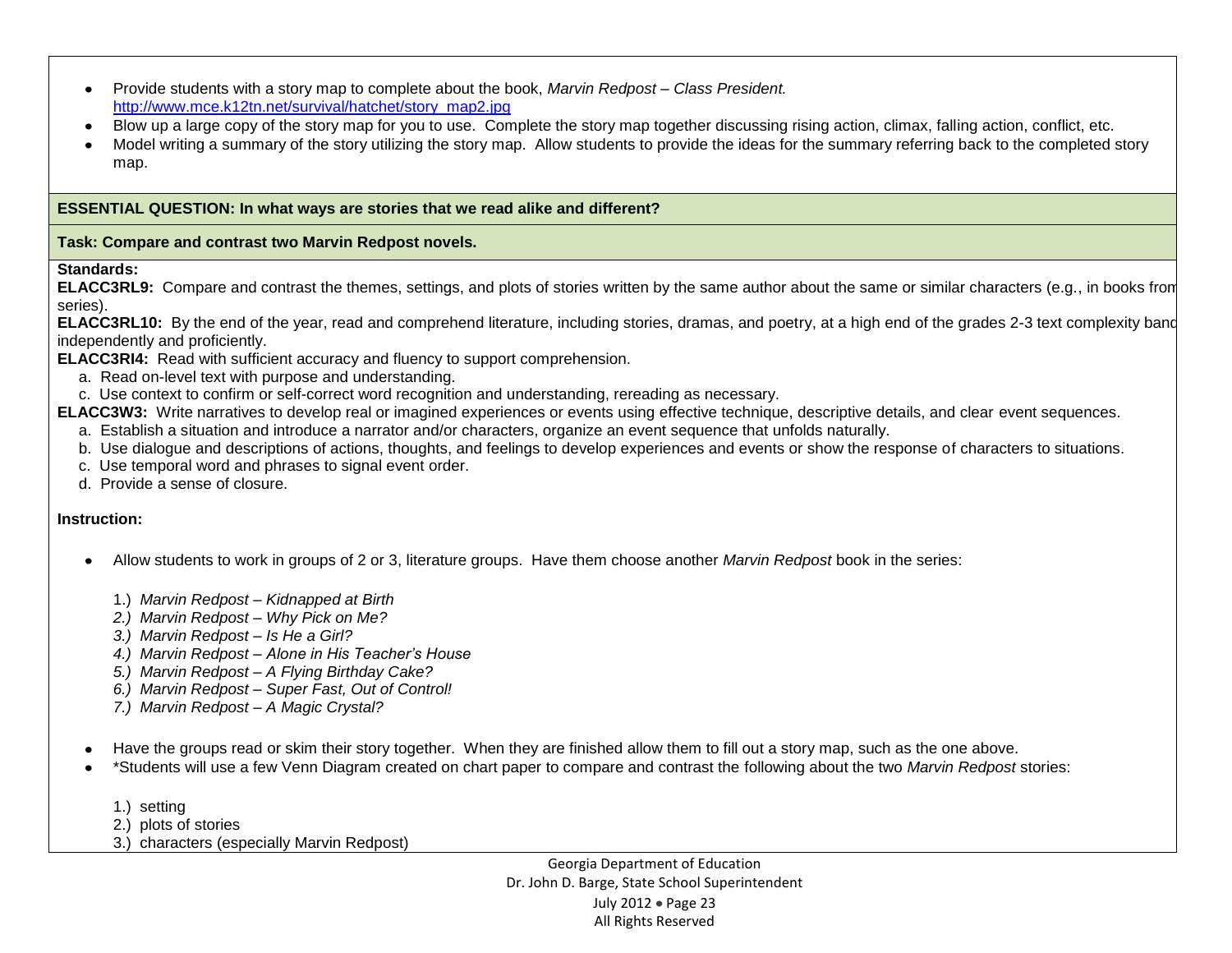Groups will present Venn Diagrams.

### **ESSENTIAL QUESTION: How are stories or facts different when expressed in a poem as opposed to a story or a paragraph?**

#### **Task: Reading and writing poetry.**

**Standards:**

**ELACC3RL5:** Refer to parts of stories, dramas, and poems when writing or speaking about a text, using terms such as chapter, scene, and stanza; describe how successive part builds on earlier sections.

**ELACC3L1:** Demonstrate command of the conventions of standard English grammar and usage when writing or speaking.

- a. Explain the function of nouns, pronouns, verbs, adjectives, and adverbs in general and their functions in particular sentences.
- b. Form and use regular and irregular plural nouns.
- c. Use abstract nouns (e.g., childhood)
- d. Form and use regular and irregular verbs.
- e. Form and use the simple (e.g., I walked, I walk, I will walk) verb tenses.
- f. Ensure subject-verb and pronoun-antecedent agreement.
- g. Forma and use comparative and superlative adjectives and adverbs, and choose between them depending on what is to be modified.
- h. Use coordinating and subordinating conjunctions.
- I. Produce simple, compound, and complex sentences.
- j. Writing legibly in cursive.

**ELACC3L2:** Demonstrate command of the conventions of standard English capitalization, punctuation, and spelling when writing.

- e. Use conventional spelling for high-frequency and other studied words and for adding suffixes to base words.
- f. Use spelling patterns and generalizations in writing words.
- g. Consult reference materials, including beginning dictionaries, as needed to check and correct spellings

## **Instruction:**

- Choose and introduce several poems (these may include song lyrics) about courage and heroism. Use your preferred instructional strategies to explore  $\bullet$ the poems (SOAPSTONE, TPCASST, RAFT, SIFT, etc. A brief internet search will yield resources for any of these strategies).
- Students will choose a well-known hero (it does not need to be one of the key figures they have learned about).
- Students will research that person; what are they known for, what their accomplishments are, etc.
- Students will write a poem about this person. They may write a haiku or an acrostic (for simplicity sake):  $\bullet$

Haiku poem format:<http://www.creative-writing-now.com/how-to-write-a-haiku.html> Acrostic poem format:<http://www.kathimitchell.com/poemtypes.html>

\*Students will write their poem in the middle of poster paper and place pictures around the poem, then share.

## **ESSENTIAL QUESTION: How do authors effectively convey heroism?**

**Task: Writing assessment.** 

Georgia Department of Education Dr. John D. Barge, State School Superintendent July 2012 Page 24 All Rights Reserved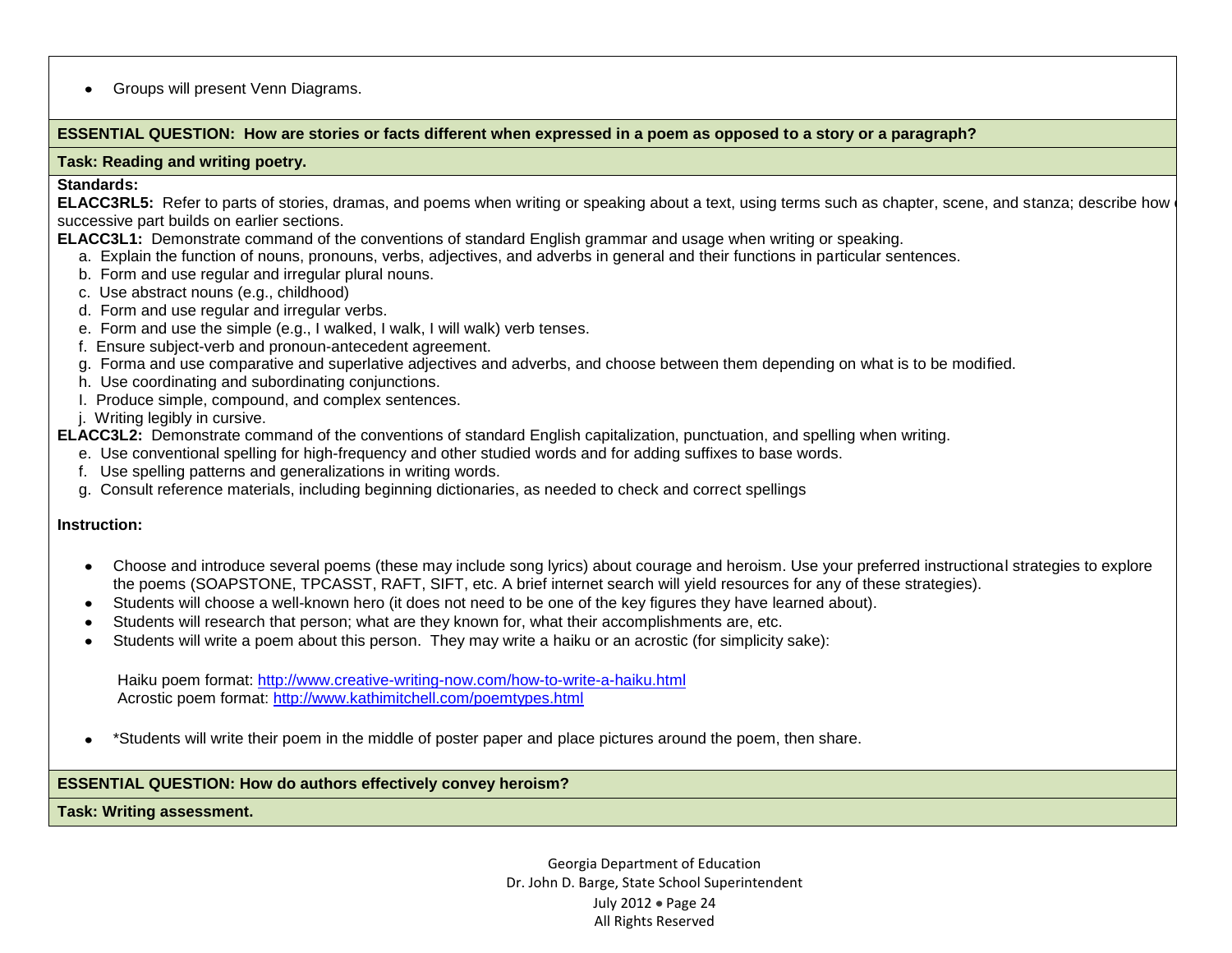# **Standards:**

**ELACC3W3:** Write narratives to develop real or imagined experiences or events using effective technique, descriptive details, and clear event sequences.

a. Establish a situation and introduce a narrator and/or characters, organize an event sequence that unfolds naturally.

b. Use dialogue and descriptions of actions, thoughts, and feelings to develop experiences and events or show the response of characters to situations.

c. Use temporal word and phrases to signal event order.

d. Provide a sense of closure.

**ELACC3W4:** With guidance and support from adults, produce writing in which the development and organization are appropriate to tasks and purpose.

**ELACC3W5:** With guidance and support from peers and adults, develop and strengthen writing as needed by planning, revising, and editing.

**ELACC3W8:** Recall information from experience or gather information from print and digital sources; take brief notes on sources and sort evidence into provided categories.

# **Instruction:**

Prompt: We have learned about many well-known heroes. Imagine that you have accomplished a goal or conducted your life in a way that has made you a hero. What would you like to have done to have this honor bestowed upon you? Write a narrative piece about being honored as a hero.

Provide students with a graphic organizer for a narrative piece that is above. Allow students to organize their thoughts.

Students will show teacher their graphic organizer to make sure their thoughts are in an organized pattern and flow.

Students will write their rough draft of their narrative piece.

Students will allow two peers to edit their rough draft using a kid-friendly rubric provided by the teacher.

**ESSENTIAL QUESTION: Why is it important to show our appreciation to people who inspire us? How can we express our gratitude?**

# **Task: Hero celebration.**

**NOTE: Many schools do not allow celebrations, or only within certain instructional parameters. Please be sure to clear this activity with your administrators if you decide to have a celebration.** 

# **Standards:**

**ELACC3L1:** Demonstrate command of the conventions of standard English grammar and usage when writing or speaking.

- a. Explain the function of nouns, pronouns, verbs, adjectives, and adverbs in general and their functions in particular sentences.
- b. Form and use regular and irregular plural nouns.
- c. Use abstract nouns.
- d. Form and use regular and irregular verbs.
- e. Form and use the simple verb tenses.
- f. Ensure subject-verb and pronoun-antecedent agreement.
- g. Form and use comparative and superlative adjectives and adverbs, and choose between them depending on what is to be modified.
- i. Produce simple, compound, and complete sentences.

**ELACC3L2:** Demonstrate command of the conventions of standard English capitalization, punctuation, and spelling when writing.

- e. Use conventional spelling for high-frequency and other studied words and for adding suffixes to base words.
- f. Use spelling patterns and generalizations in writing words.
- g. Consult reference materials, including beginning dictionaries, as needed to check and correct spellings.
- **ELACC3L3:** Use knowledge of language and its conventions of spoken and written standard English.
	- a. Choose words and phrases for effect.

Georgia Department of Education Dr. John D. Barge, State School Superintendent July 2012 Page 25 All Rights Reserved